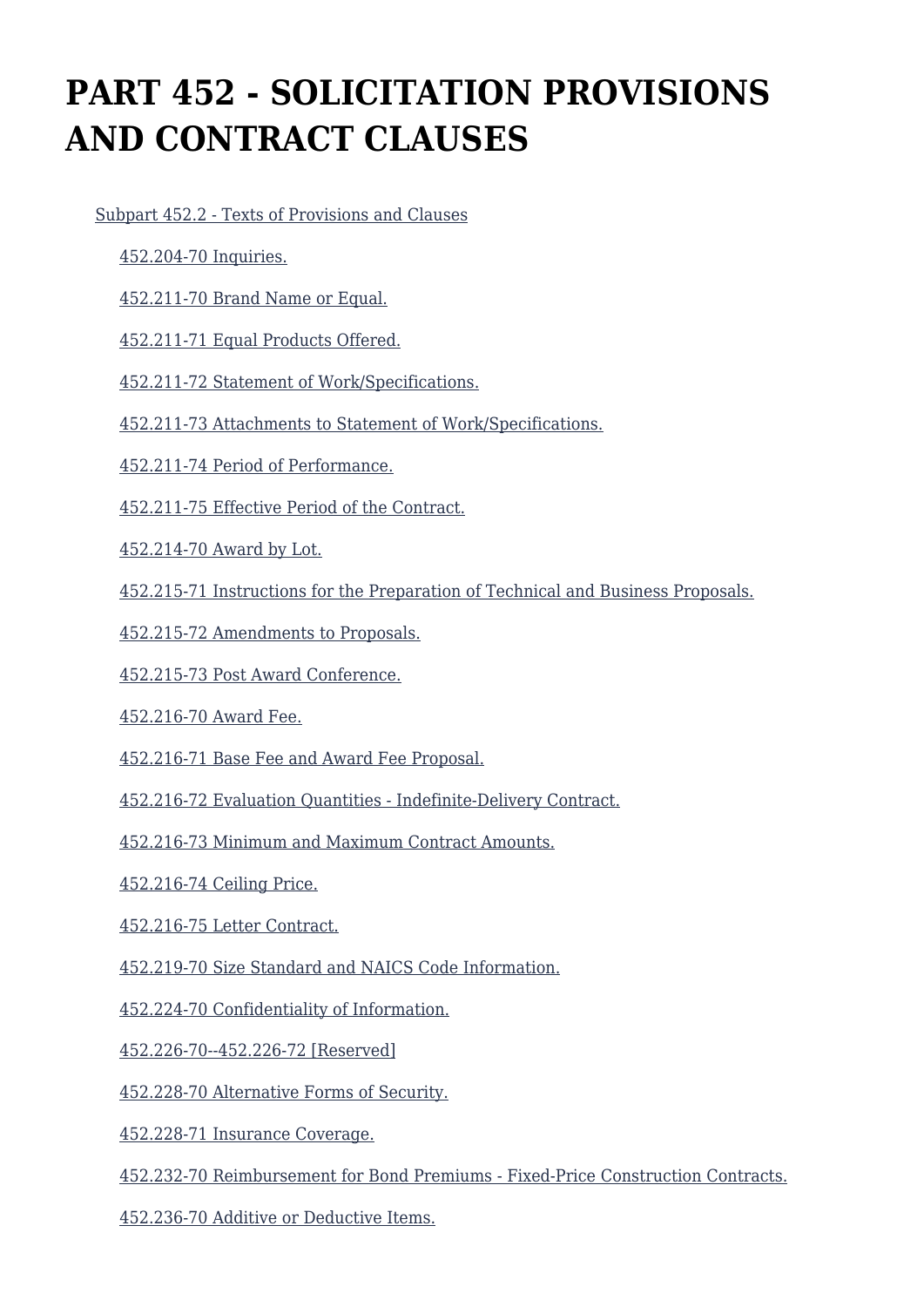[452.236-71 Prohibition Against the Use of Lead-Based Paint.](https://origin-www.acquisition.gov/%5Brp:link:agar-part-452%5D#Section_452_236_71_T48_40218511125)

[452.236-72 Use of Premises.](https://origin-www.acquisition.gov/%5Brp:link:agar-part-452%5D#Section_452_236_72_T48_40218511126)

[452.236-73 Archaeological or Historic Sites.](https://origin-www.acquisition.gov/%5Brp:link:agar-part-452%5D#Section_452_236_73_T48_40218511127)

[452.236-74 Control of Erosion, Sedimentation, and Pollution.](https://origin-www.acquisition.gov/%5Brp:link:agar-part-452%5D#Section_452_236_74_T48_40218511128)

[452.236-75 Maximum Workweek - Construction Schedule.](https://origin-www.acquisition.gov/%5Brp:link:agar-part-452%5D#Section_452_236_75_T48_40218511129)

[452.236-76 Samples and Certificates.](https://origin-www.acquisition.gov/%5Brp:link:agar-part-452%5D#Section_452_236_76_T48_40218511130)

[452.236-77 Emergency Response.](https://origin-www.acquisition.gov/%5Brp:link:agar-part-452%5D#Section_452_236_77_T48_40218511131)

[452.236-78 Fire Suppression and Liability.](https://origin-www.acquisition.gov/%5Brp:link:agar-part-452%5D#Section_452_236_78_T48_40218511132)

[452.236-79 Opted Timber Sale Road Requirements.](https://origin-www.acquisition.gov/%5Brp:link:agar-part-452%5D#Section_452_236_79_T48_40218511133)

[452.236-80 Firms Ineligible for Award - Construction.](https://origin-www.acquisition.gov/%5Brp:link:agar-part-452%5D#Section_452_236_80_T48_40218511134)

[452.237-70 Loss, Damage, Destruction or Repair.](https://origin-www.acquisition.gov/%5Brp:link:agar-part-452%5D#Section_452_237_70_T48_40218511135)

[452.237-71 Pre-Bid/Pre-Proposal Conference.](https://origin-www.acquisition.gov/%5Brp:link:agar-part-452%5D#Section_452_237_71_T48_40218511136)

[452.237-73 Equipment Inspection Visit.](https://origin-www.acquisition.gov/%5Brp:link:agar-part-452%5D#Section_452_237_73_T48_40218511137)

[452.237-74 Key Personnel.](https://origin-www.acquisition.gov/%5Brp:link:agar-part-452%5D#Section_452_237_74_T48_40218511138)

[452.237-75 Restrictions Against Disclosure.](https://origin-www.acquisition.gov/%5Brp:link:agar-part-452%5D#Section_452_237_75_T48_40218511139)

[452.237-76 Progress Reporting.](https://origin-www.acquisition.gov/%5Brp:link:agar-part-452%5D#Section_452_237_76_T48_40218511140)

[452.237-78 Contracts with Consulting Firms for Services.](https://origin-www.acquisition.gov/%5Brp:link:agar-part-452%5D#Section_452_237_78_T48_40218511141)

[452.246-70 Inspection and Acceptance.](https://origin-www.acquisition.gov/%5Brp:link:agar-part-452%5D#Section_452_246_70_T48_40218511142)

[452.247-70 Delivery Location.](https://origin-www.acquisition.gov/%5Brp:link:agar-part-452%5D#Section_452_247_70_T48_40218511143)

[452.247-71 Marking Deliverables.](https://origin-www.acquisition.gov/%5Brp:link:agar-part-452%5D#Section_452_247_71_T48_40218511144)

[452.247-72 Packing for Domestic Shipment.](https://origin-www.acquisition.gov/%5Brp:link:agar-part-452%5D#Section_452_247_72_T48_40218511145)

[452.247-73 Packing for Overseas Shipment.](https://origin-www.acquisition.gov/%5Brp:link:agar-part-452%5D#Section_452_247_73_T48_40218511146)

# **Subpart 452.2 - Texts of Provisions and Clauses**

#### **452.204-70 Inquiries.**

As prescribed in 404.7001, insert the following provision:

Inquiries (FEB 1988)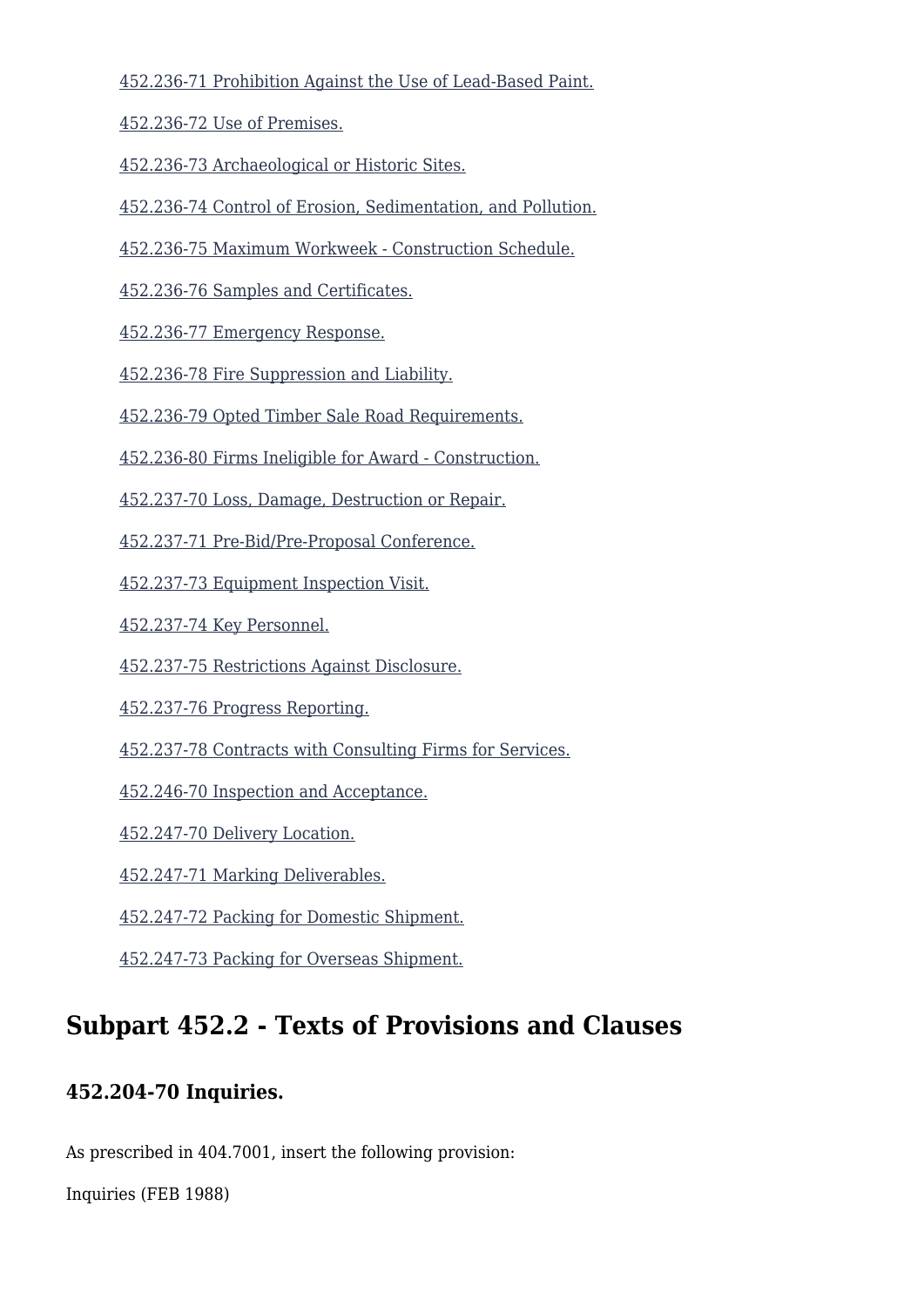Inquiries and all correspondence concerning this solicitation should be submitted in writing to the Contracting Officer. Offerors should contact only the Contracting Officer issuing the solicitation about any aspect of this requirement prior to contract award.

(End of provision)

# **452.211-70 Brand Name or Equal.**

As prescribed in 411.171, insert the following provision:

Brand Name or Equal (NOV 1996)

(As used in this provision, the term "brand name" includes identification of products by make and model.)

(a) If items called for by this solicitation have been identified by a "brand name or equal" description, such identification is intended to be descriptive, but not restrictive, and is to indicate the quality and characteristics of products that will be satisfactory. Offers of "equal" products (including products of the brand name manufacturer other than the one described by brand name) will be considered for award if such products are clearly identified in the offer (see clause 452.211-71) and are determined by the Contracting Officer to meet fully the salient characteristics requirements listed in the solicitation.

(b) Unless the offeror clearly indicates in its offer that it is offering an "equal" product, the offeror shall be considered as offering the brand name product(s) referenced in the solicitation.

 $(c)$ 

(1) If the offeror proposes to furnish an "equal" product or products, the brand name(s), if any, and any other required information about the product(s) to be furnished shall be inserted in the space provided in the solicitation. The evaluation of offers and the determination as to the equality of the product(s) offered shall be the responsibility of the Government and will be based on information furnished by the offeror or identified in its offer as well as other information reasonably available to the contracting activity. Caution to offerors: The contracting activity is not responsible for locating or securing any information which is not identified in the offer and is not reasonably available to the contracting activity. Accordingly, to assure that sufficient information is available, the offeror must furnish as a part of its offer all descriptive material (such as cuts, illustrations, drawings, or other information) necessary for the contracting activity to (i) determine whether the product offered meets the salient characteristics requirement of the solicitation, and (ii) establish exactly what the offeror proposes to furnish and what the Government would be binding itself to purchase by making an award. The information furnished may include specific reference to information previously furnished or to information otherwise available to the contracting activity.

(2) If an offeror proposes to modify a product so as to make it conform to the requirements of the solicitation, the offer shall include

(i) a clear description of such proposed modifications and (ii) clearly marked descriptive material to show the proposed modifications.

(End of provision)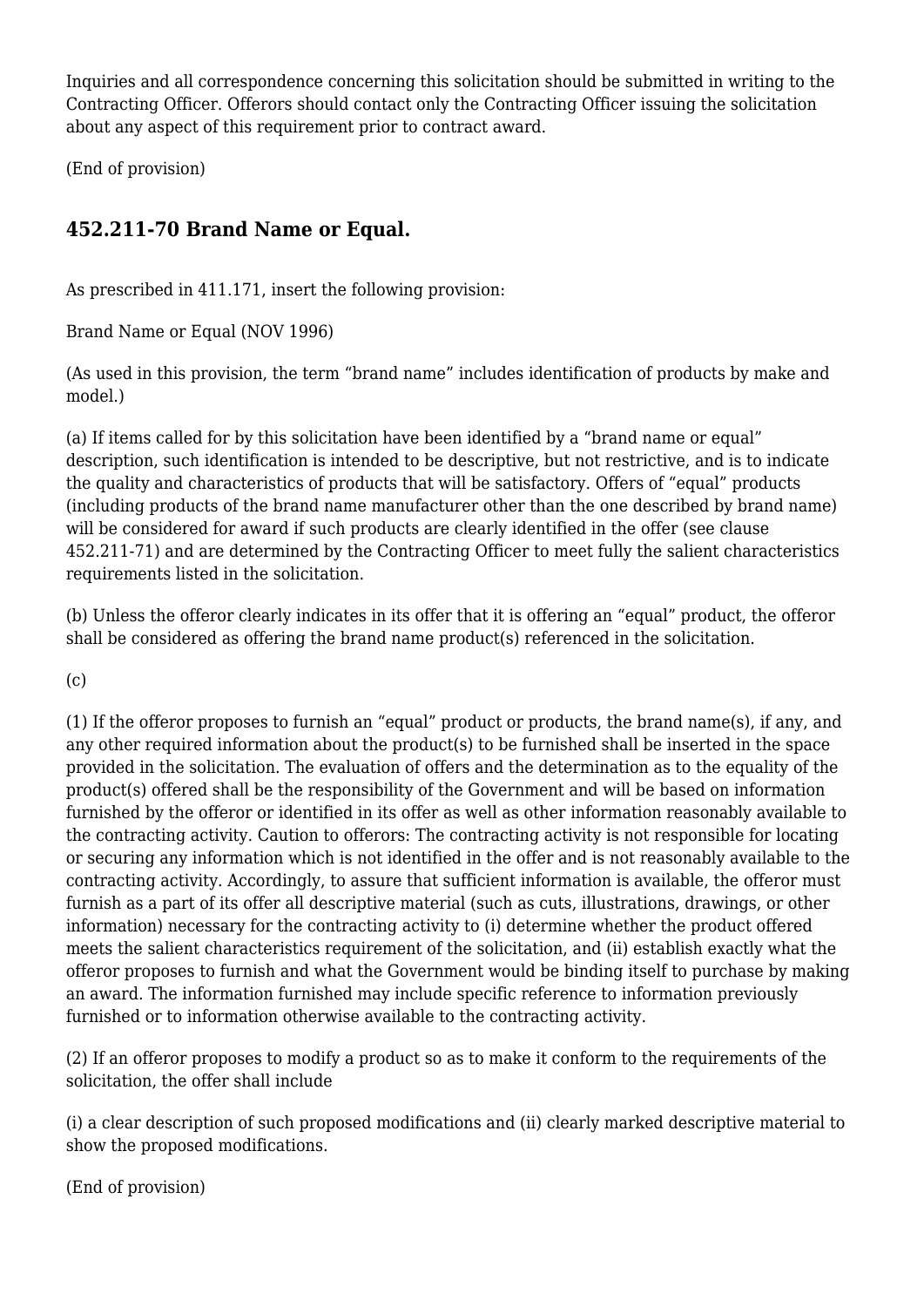## **452.211-71 Equal Products Offered.**

As prescribed in 411.171, insert the following or substantially the same clause in solicitations seeking offers on a "brand name or equal" basis to allow offerors the opportunity to clearly identify the "equal" item being offered, and to illustrate how that item meets the salient characteristics requirements of the Government.

Equal Products Offered (NOV 1996)

(a) Offerors proposing to furnish an "equal" product, in accordance with the "Brand Name or Equal" provision of this solicitation, shall provide the following information for each offered "equal" product:

Contract Line Item Number (if any):

Brand Name or Equal Product identified by the Government in this solicitation:

Offered Product Name:

Catalog Description or part number:

Manufacturer's Name:

Manufacturer's Address:

(b) Offerors are responsible for submitting all additional information on the above product necessary for the Contracting Officer to determine whether the product offered meets the "brand name or equal" product's salient characteristics listed in the solicitation.

(End of clause)

#### **452.211-72 Statement of Work/Specifications.**

As prescribed in 411.171, insert the following clause:

Statement of Work/Specifications (FEB 1988)

The Contractor shall furnish the necessary personnel, material, equipment, services and facilities (except as otherwise specified), to perform the Statement of Work/Specifications referenced in Section J.

(End of clause)

#### **452.211-73 Attachments to Statement of Work/Specifications.**

As prescribed in 411.171, insert the following clause:

Attachments to Statement of Work/Specifications (FEB 1988)

The attachments to the Statement of Work/Specifications listed in Section J are hereby made part of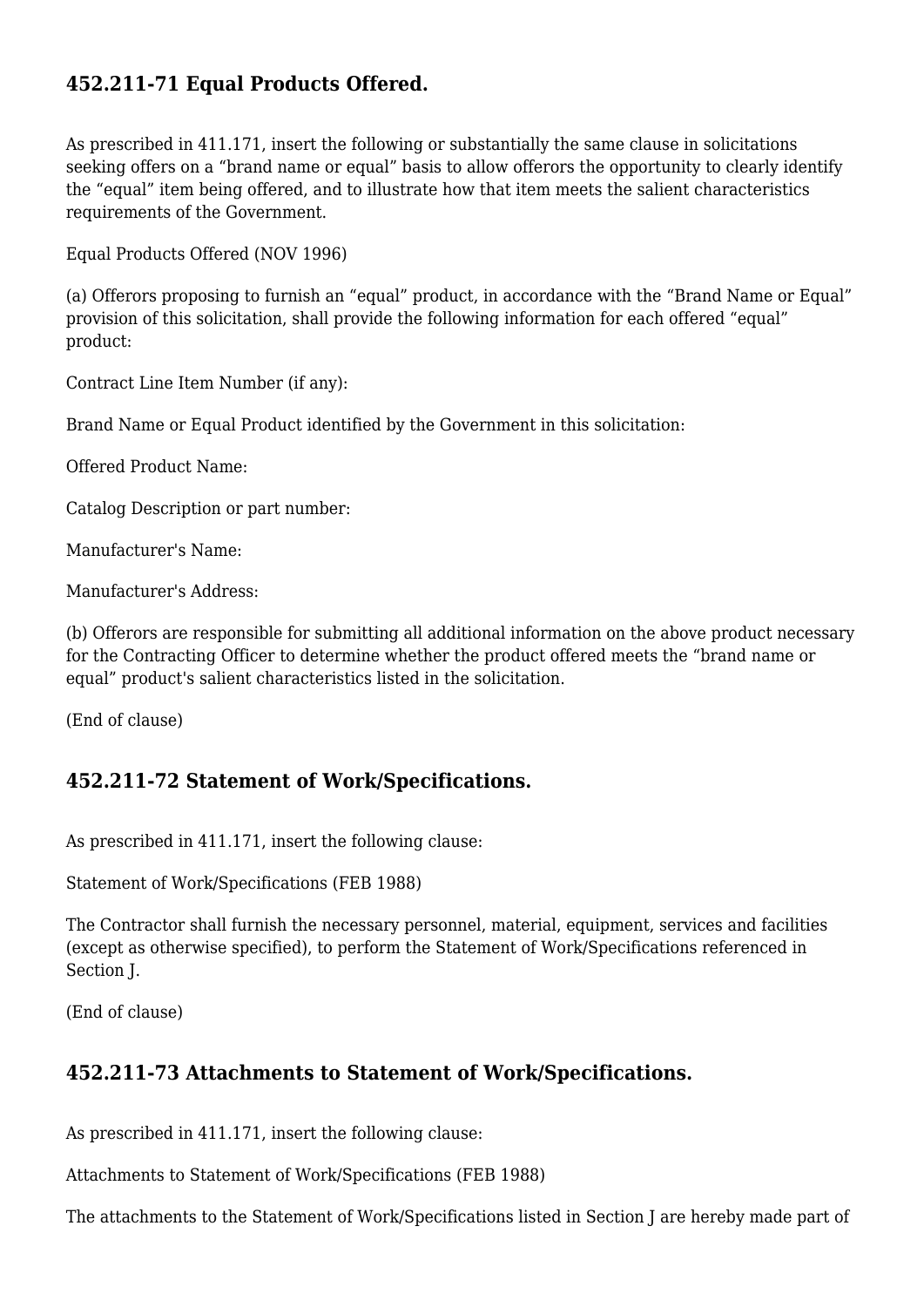this solicitation and any resultant contract.

(End of clause)

## **452.211-74 Period of Performance.**

As prescribed in 411.404(a), insert the following clause:

Period of Performance (FEB 1988)

The period of performance of this contract is from  $\qquad$  through  $.*$ 

(End of clause)

\* *Contracting Officer shall insert the appropriate dates.*

# **452.211-75 Effective Period of the Contract.**

As prescribed in 411.404(b), insert the following clause:

Effective Period of the Contract (FEB 1988)

The effective period of this contract is from  $\qquad$  through  $.*$ 

(End of clause)

\* *Contracting Officer shall insert the appropriate dates.*

# **452.214-70 Award by Lot.**

As prescribed in 414.201-6, insert a provision substantially as follows:

Award by Lot (NOV 1996)

Subject to the Section L provision FAR 52.214-10, "Contract Award - Sealed Bidding," award will generally be made to a single bidder on each entire lot. However, the Government reserves the right to award by item within any lot when the contracting officer determines that it is advantageous to the Government.

(End of provision)

## **452.215-71 Instructions for the Preparation of Technical and Business Proposals.**

As prescribed in 415.209(a), insert a provision substantially as follows:

Instructions for the Preparation of Technical and Business Proposals (SEP 1999)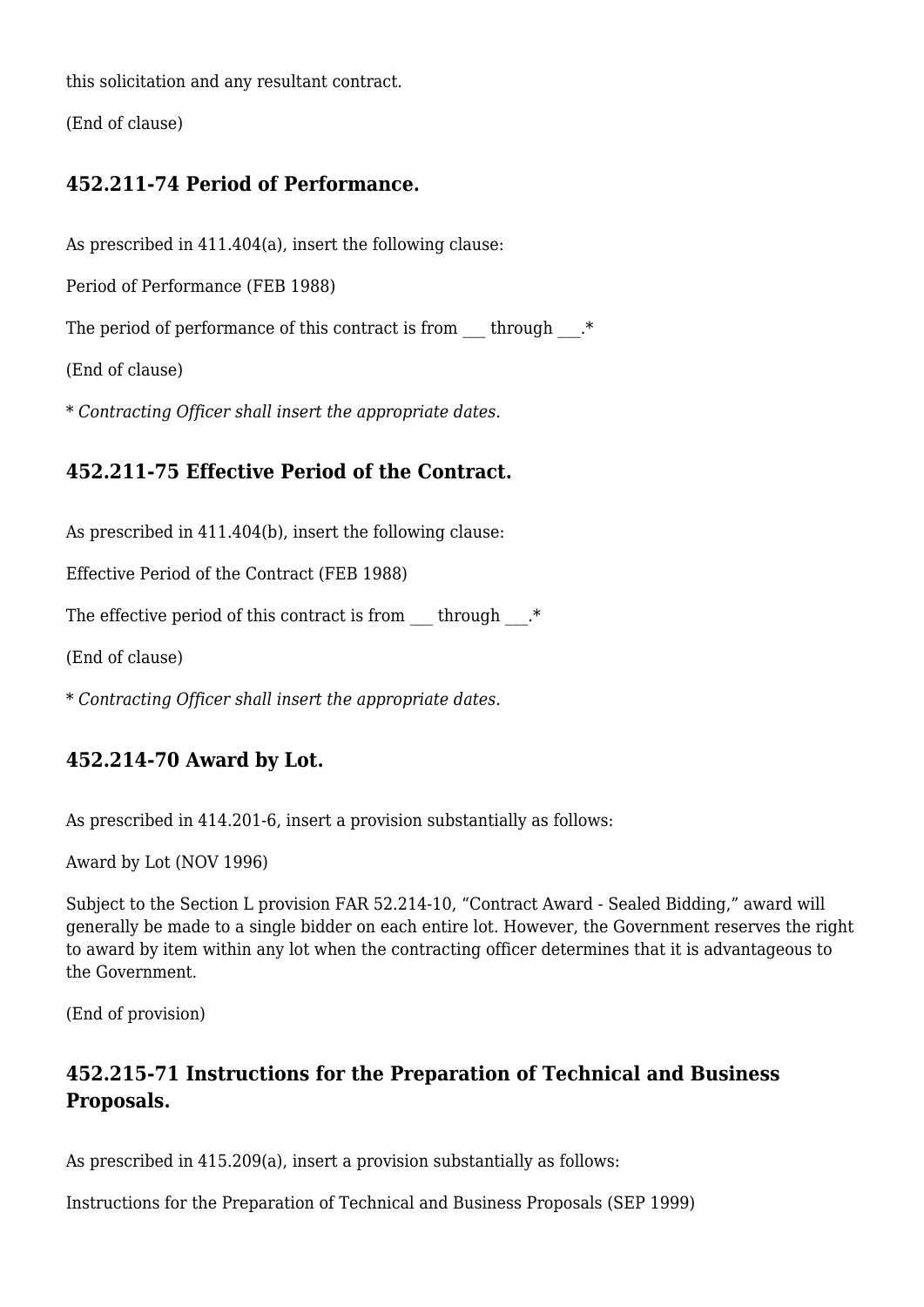(a) *General Instructions.* Proposals submitted in response to this solicitation shall be furnished in the following format with the numbers of copies as specified below.

(1) The proposal must include a technical proposal and business proposal. Each of the parts shall be separate and complete so that evaluation of one may be accomplished independently from evaluation of the other. The technical proposal must not contain reference to cost; however, resource information (such as data concerning labor hours and categories, materials, subcontracts, etc.) must be contained in the technical proposal so that the contractor's understanding of the statement of work may be evaluated.

(2) Offerors may, at their discretion, submit alternate proposals or proposals which deviate from the requirement; provided, that an offeror also submit a proposal for performance of the work as specified in the statement of work. Any "alternate" proposal may be considered if overall performance would be improved or not compromised, and if it is in the best interest of the Government. Alternate proposals, or deviations from any requirement of this RFP, must be clearly identified.

(3) The Government will evaluate proposals in accordance with the evaluation criteria set forth in Section M of this RFP.

- (4) Offerors shall submit their proposal(s) in the following format and the quantities specified:
- (a)  $*$  copies of the completed, signed offer (Sections A through K of the solicitation package)
- (b)  $*$  copies of the technical proposal
- (c)  $*$  copies of the business/cost proposal

(b) *Technical Proposal Instructions.* The technical proposal will be used to make an evaluation and arrive at a determination as to whether the proposal will meet the requirements of the Government. Therefore, the technical proposal must present sufficient information to reflect a thorough understanding of the requirements and a detailed, description of the techniques, procedures and program for achieving the objectives of the specifications/statement of work. Proposals which merely paraphrase the requirements of the Government's specifications/ statement of work, or use such phrases as "will comply" or "standard techniques will be employed" will be considered unacceptable and will not be considered further. As a minimum, the proposal must clearly provide the following:

(*Contracting Officer shall identify in this section the minimum information required to evaluate each technical evaluation factor listed in Section M.*)

(c) *Business Proposal Instructions.*

(1) Cost Proposal.

In addition to any other requirements for cost/pricing information required in clause FAR 52.215-20, Requirements for Cost or Pricing Data or Information Other Than Cost or Pricing Data (OCT 1997), the following is required:

(*Contracting Officer shall identify additional information required if appropriate.*)

(2) Business Proposal.

(a) Furnish financial statements for the last two years, including an interim statement for the current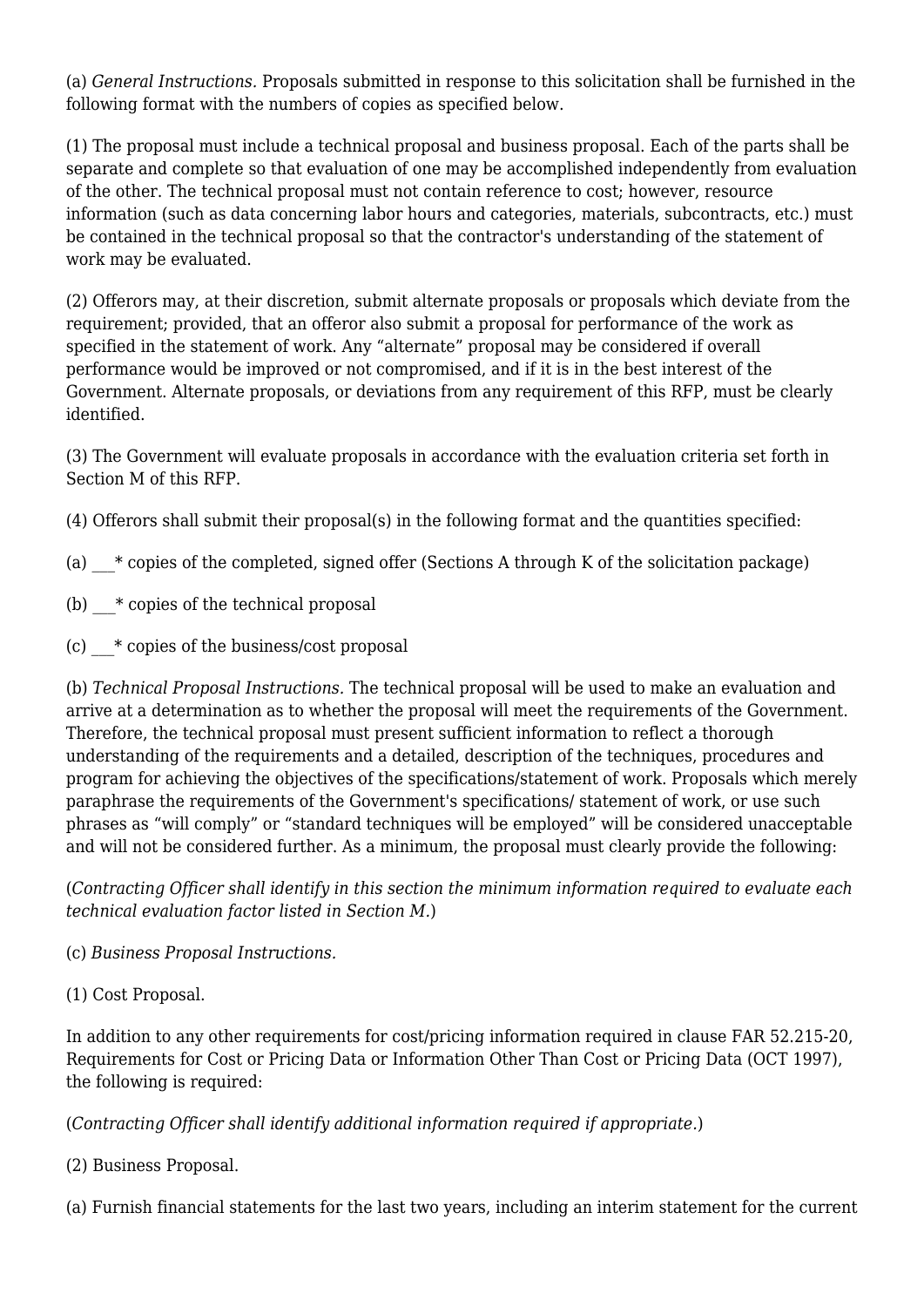year, unless previously provided to the office issuing the RFP, in which case a statement as to when and where this information was provided may be furnished instead.

(b) Specify the financial capacity, working capital and other resources available to perform the contract without assistance from any outside source.

(c) Provide the name, location, and intercompany pricing policy for other divisions, subsidiaries, parent company, or affiliated companies that will perform work or furnish materials under this contract.

(End of provision)

\**Contracting officer shall insert number of copies required.*

## **452.215-72 Amendments to Proposals.**

As prescribed in 415.209(b), insert the following provision:

Amendments to Proposals (FEB 1988)

Any changes to a proposal made by the offeror after its initial submittal shall be accomplished by replacement pages. Changes from the original page shall be indicated on the outside margin by vertical lines adjacent to the change. The offeror shall include the date of the amendment on the lower right corner of the changed pages.

(End of provision)

#### **452.215-73 Post Award Conference.**

As prescribed in 415.570, insert a clause substantially as follows:

Post Award Conference (NOV 1996)

A post award conference with the successful offeror is required. It will be scheduled within  $\ast$  days after the date of contract award. The conference will be held at:  $*$ .

(End of clause)

\* *Contracting officer to insert number of days and location.*

## **452.216-70 Award Fee.**

As prescribed in 416.405, insert a clause substantially as follows:

Award Fee (FEB 1988)

The amount of award fee the Contractor earns, if any, is based on a subjective evaluation by the Government of the quality of the Contractor's performance in accordance with the award fee plan. The Government will determine the amount of award fee every  $*$  months beginning with  $*$ . The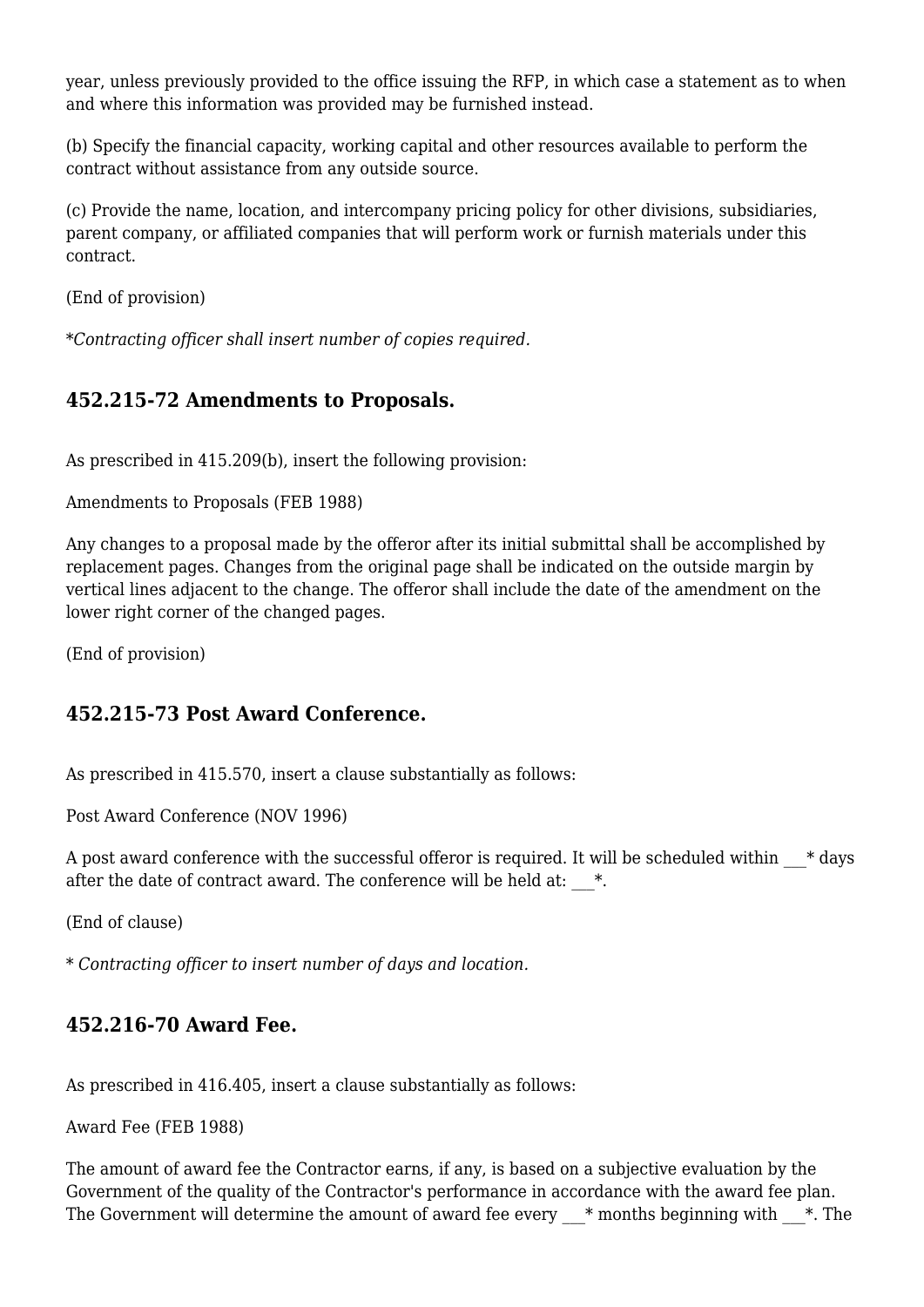Fee Determination Official (FDO) will unilaterally determine the amount of award fee. The FDO's determination will be in writing to the Contractor and is not subject to the "Disputes" clause. The Government may unilaterally change the award fee plan at any time and will provide such changes in writing to the Contractor prior to the beginning of the applicable evaluation period. The Contractor may submit a voucher for the earned award fee. Available award fee not earned during one period does not carry over to subsequent periods.

(End of clause)

\* *Contracting Officer shall insert appropriate number of months.*

\*\* *Contracting Officer shall insert appropriate date.*

## **452.216-71 Base Fee and Award Fee Proposal.**

As prescribed in 416.470, insert the following provision:

Base Fee and Award Proposal (FEB 1988)

For the purpose of this solicitation, offerors shall propose a base fee of  $*$  percent of the total estimated cost proposed. The award fee shall not exceed  $*$  percent of the total estimated cost.

(End of provision)

\* *Contracting Officer shall insert appropriate percentages.*

# **452.216-72 Evaluation Quantities - Indefinite-Delivery Contract.**

As prescribed in 416.506(a), insert a provision substantially as follows:

Evaluation Quantities - Indefinite-Delivery Contract (FEB 1988)

To evaluate offers for award purposes, the Government will apply the offeror's proposed fixedprices/rates to the estimated quantities included in the solicitation, and will add other direct costs if applicable.

(End of provision)

# **452.216-73 Minimum and Maximum Contract Amounts.**

As prescribed in 416.506(b), insert the following clause:

Minimum and Maximum Contract Amounts (FEB 1988)

During the period specified in FAR clause 52.216-18, ORDERING, the Government shall place orders totaling a minimum of  $*$ , but not in excess of  $*$ .

(End of clause)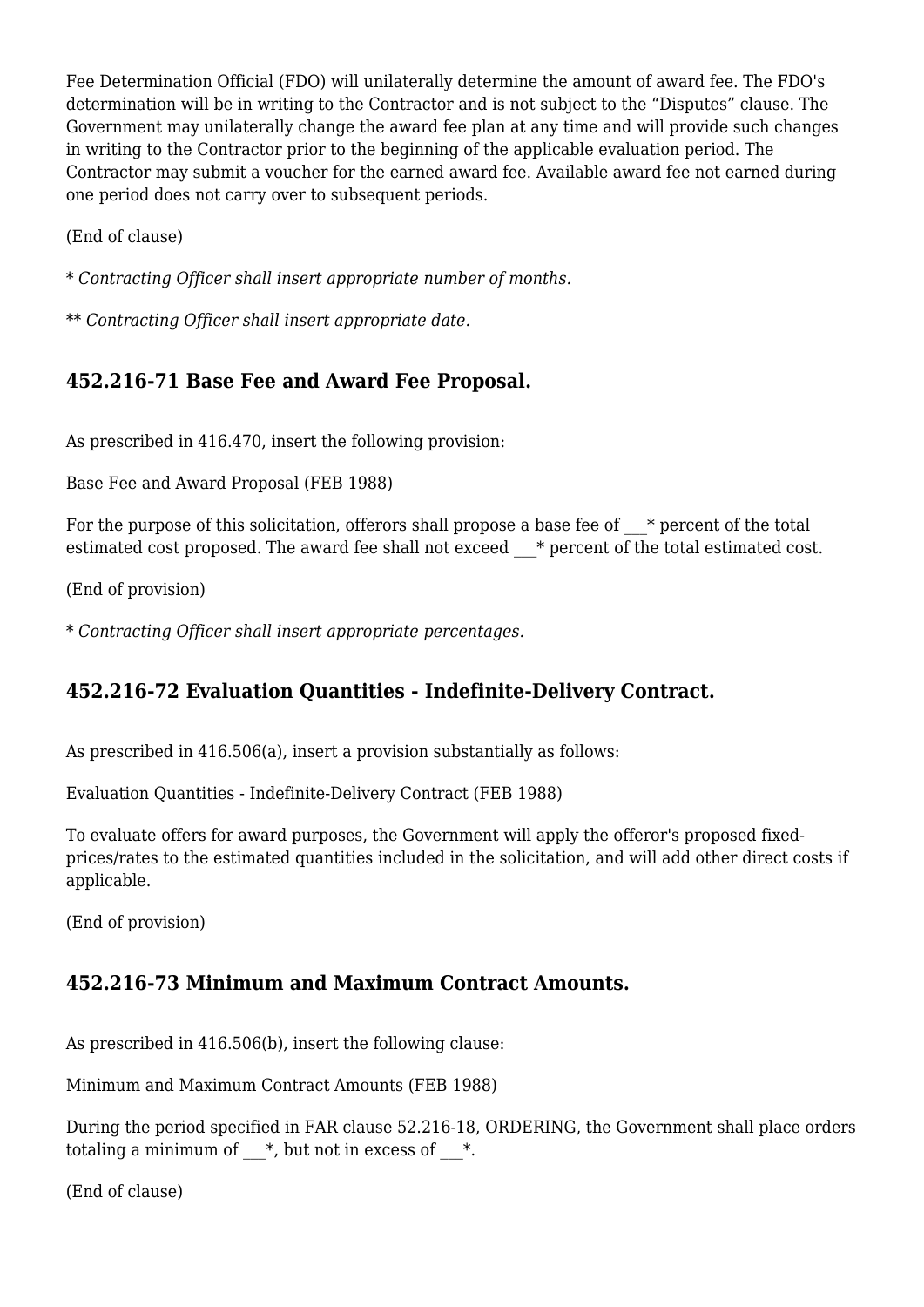\* *Contracting Officer shall insert appropriate quantity or dollar amounts.*

## **452.216-74 Ceiling Price.**

As prescribed in 416.670, insert the following clause:

Ceiling Price (FEB 1988)

The ceiling price of this contract is  $\frac{*}{*}$ . The Contractor shall not make expenditures or incur obligations in the performance of this contract which exceed the ceiling price specified herein, except at the Contractor's own risk.

(End of clause)

\**Contracting Officer shall insert appropriate dollar amount.*

#### **452.216-75 Letter Contract.**

As prescribed in 416.603-4, insert the following clause:

Letter Contract (FEB 1988)

This contract replaces letter contract No.  $*$  dated  $*$  and all amendments thereto.

(End of clause)

\* *Contracting Officer shall insert number and date.*

#### **452.219-70 Size Standard and NAICS Code Information.**

As prescribed in 419.508, insert the following provision:

Size Standard and NAICS Code Information (SEP 2001)

The North American Industrial Classification System Code(s) and business size standard(s) describing the products and/or services to be acquired under this solicitation are listed below:

Contract line item(s):  $*$  NAICS Code  $*$  Size Standard  $*$ 

(End of provision)

\* *Contracting Officer shall insert the appropriate data for each contract line item in the solicitation. The data entry line may be duplicated as required to describe all of the contract line items or subitems.*

#### **452.224-70 Confidentiality of Information.**

As prescribed in 424.104, insert a clause substantially as follows: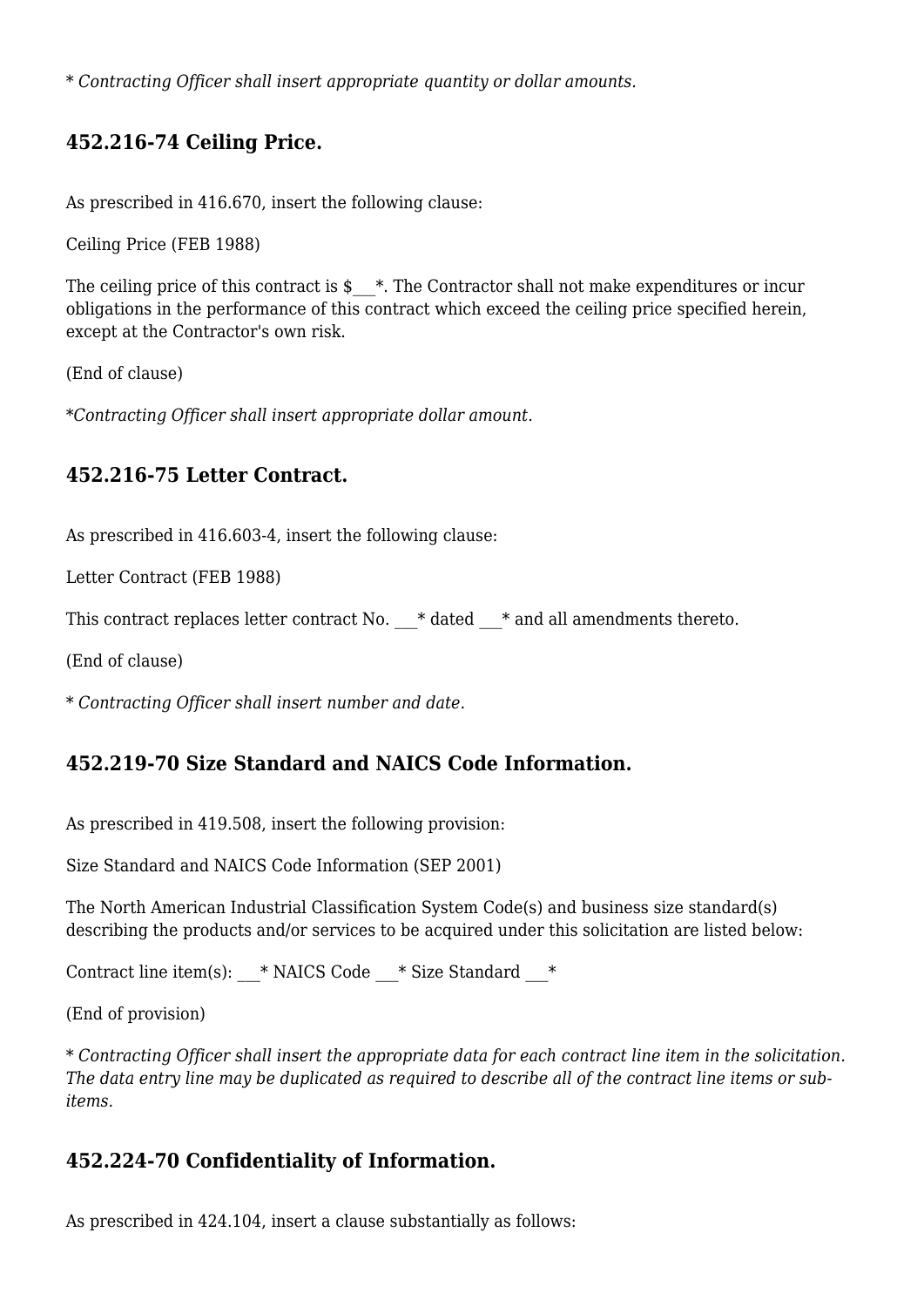Confidentiality of Information (FEB 1988)

(a) Confidential information, as used in this clause, means -

(1) information or data of a personal nature, proprietary about an individual, or (2) information or data submitted by or pertaining to an organization.

(b) In addition to the types of confidential information described in (a)

(1) and (2) above, information which might require special consideration with regard to the timing of its disclosure may derive from studies or research, during which public disclosure of primarily invalidated findings could create an erroneous conclusion which might threaten public health or safety if acted upon.

(c) The Contracting Officer and the Contractor may, by mutual consent, identify elsewhere in this contract specific information and/or categories of information which the Government will furnish to the Contractor or that the Contractor is expected to generate which is confidential. Similarly, the Contracting Officer and the Contractor may, by mutual consent, identify such confidential information from time to time during the performance of the contract. Failure to agree will be settled pursuant to the "Disputes" clause.

(d) If it is established that information to be utilized under this contract is subject to the Privacy Act, the Contractor will follow the rules and procedures of disclosure set forth in the Privacy Act of 1974, 5 U.S.C. 552a, and implementing regulations and policies, with respect to systems of records determined to be subject to the Privacy Act.

(e) Confidential information, as defined in (a)

(1) and (2) above, shall not be disclosed without the prior written consent of the individual, institution or organization.

(f) Written advance notice of at least 45 days will be provided to the Contracting Officer of the Contractor's intent to release findings of studies or research, which have the possibility of adverse effects on the public or the Federal agency, as described in (b) above. If the Contracting Officer does not pose any objections in writing within the 45 day period, the Contractor may proceed with disclosure. Disagreements not resolved by the Contractor and Contracting Officer will be settled pursuant to the "Disputes" clause.

(g) Whenever the Contractor is uncertain with regard to the proper handling of material under the contract, or if the material in question is subject to the Privacy Act or is confidential information subject to the provisions of this clause, the Contractor shall obtain a written determination from the Contracting Officer prior to any release, disclosure, dissemination, or publication.

(h) The provisions of paragraph (e) of this clause shall not apply when the information is subject to conflicting or overlapping provisions in other Federal, State or local laws.

(End of clause)

## **452.226-70--452.226-72 [Reserved]**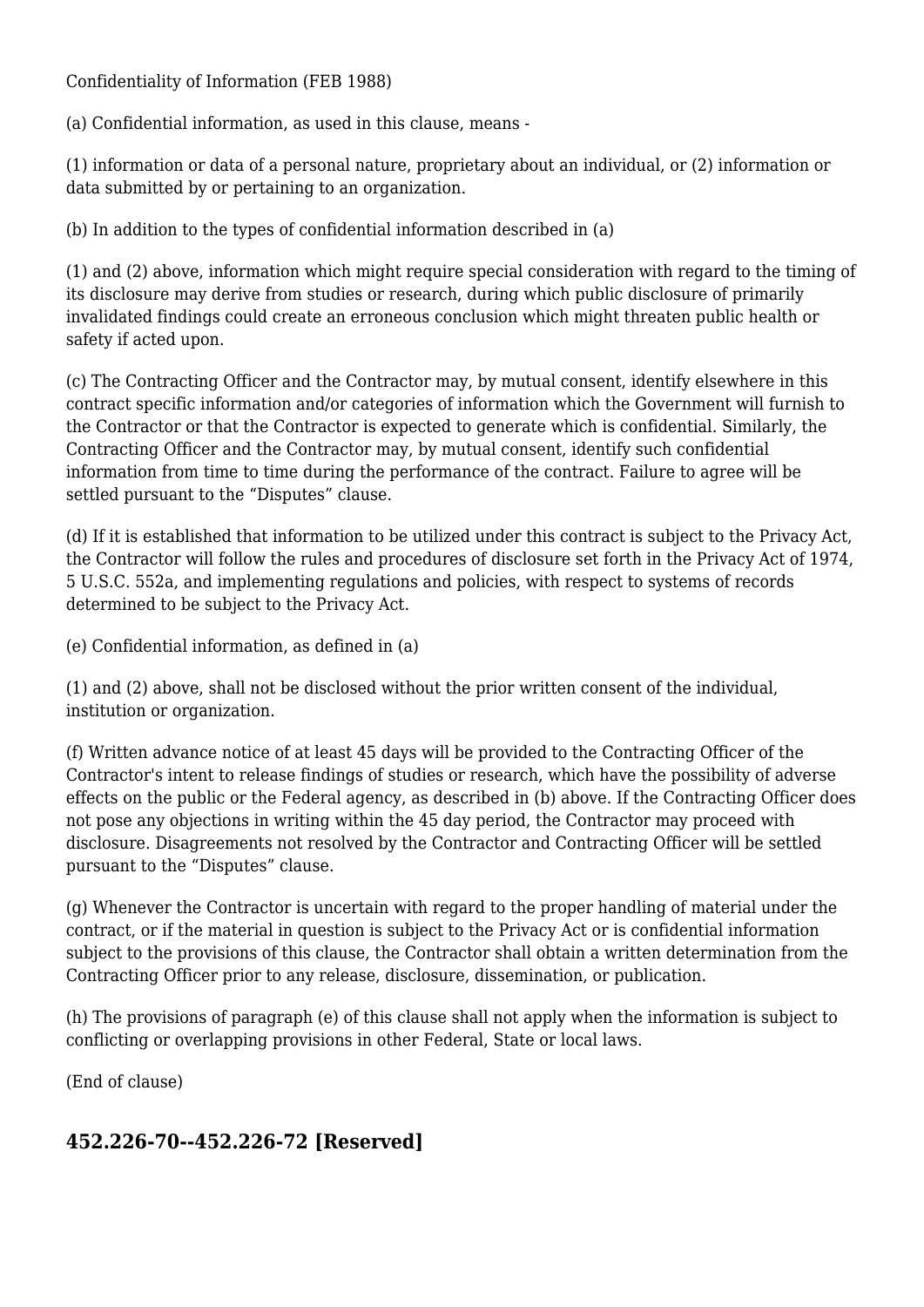## **452.228-70 Alternative Forms of Security.**

As prescribed in 428.204-2, insert the following provision:

Alternative Forms of Security (NOV 1996)

If furnished as security, money orders, drafts, cashiers checks, or certified checks shall be drawn payable to:  $*$ .

(End of provision)

\* *Contracting Officer shall insert the name of the USDA contracting activity.*

#### **452.228-71 Insurance Coverage.**

As prescribed in 428.310, insert the following clause:

Insurance Coverage (NOV 1996)

Pursuant to FAR clause 52.228-5, Insurance-Work on a Government Installation, the Contractor will be required to present evidence to show, as a minimum, the amounts of insurance coverage indicated below:

(a) Workers Compensation and Employer's Liability. The Contractor is required to comply with applicable Federal and State workers' compensation and occupational disease statutes. If occupational diseases are not compensable under those statutes, they shall be covered under the employer's liability section of the insurance policy, except when contract operations are so commingled with a Contractor's commercial operations that it would not be practical to require this coverage. Employer's liability coverage of at least \$100,000 shall be required, except in States with exclusive or monopolistic funds that do not permit worker's compensation to be written by private carriers.

(b) General Liability. The Contractor shall have bodily injury liability insurance coverage written on a comprehensive form of policy of at least \$500,000 per occurrence.

(c) Automobile Liability. The Contractor shall have automobile liability insurance written on a comprehensive form of policy. The policy shall provide for bodily injury and property damage liability covering the operation of all automobiles used in connection with performing the contract. Policies covering automobiles operated in the United States shall provide coverage of at least \$200,000 per person and \$500,000 per occurrence for bodily injury and \$20,000 per occurrence for property damage or loss.

(d) Aircraft Public and Passenger Liability. When aircraft are used in connection with performing the contract, the Contractor shall have aircraft public and passenger liability insurance. Coverage shall be at least \$200,000 per person and \$500,000 per occurrence for bodily injury, other than passenger injury. Coverage for passenger injury shall be at least \$200,000 multiplied by the number of seats or passengers, whichever is greater.

(End of clause)

*Alternate I* (NOV 1996). As prescribed in 428.310, substitute the following paragraph (b), when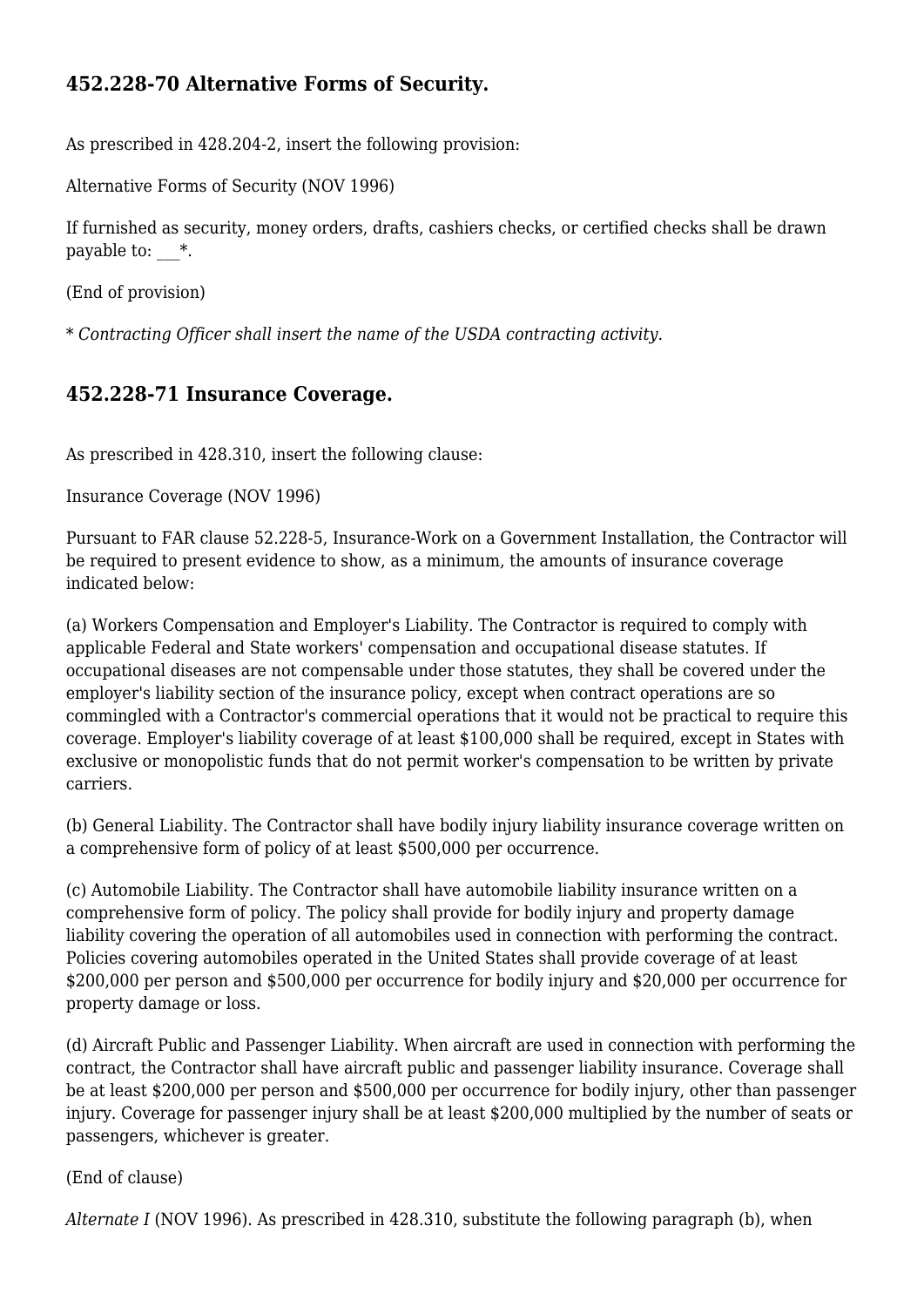additionally the contractor must have property damage liability coverage:

(b) General Liability.

(1) The Contractor shall have bodily injury liability coverage written on a comprehensive form of policy of at least \$500,000 per occurrence.

(2) The Contractor shall have property damage liability insurance shall be required in the amount of \_\_\_\* per occurrence.

\* *Contracting Officer shall insert amount required.*

## **452.232-70 Reimbursement for Bond Premiums - Fixed-Price Construction Contracts.**

As prescribed in 432.111, insert the following clause:

Reimbursement for Bond Premiums - Fixed-Price Construction Contracts (NOV 1996)

The Contract Price includes the total amount for premiums that the Contractor attributes to the furnishing of performance and payment bonds required by the contract. Reimbursement for bond premiums under the clause at FAR 52.232-5, Payments Under Fixed-Price Construction, shall not cover any amount therefor not included in the contract price.

(End of clause)

## **452.236-70 Additive or Deductive Items.**

As prescribed in 436.205, insert the following provision:

Additive or Deductive Items (FEB 1988)

The low bidder for purposes of award shall be the conforming responsible bidder offering the low aggregate amount for the first or base bid item, plus or minus (in the order of priority listed in the schedule) those additive or deductive bid items providing the most features of the work within the funds determined by the government to be available before bids are opened. If addition of another bid item in the listed order of priority would make the award exceed such funds for all bidders, it shall be skipped and the next subsequent additive bid item in a lower amount shall be added if award therein can be made within such funds. For example, when the amount available is \$100,000 and a bidder's base bid and four successive additives are \$85,000, \$10,000, \$8,000, \$6,000, and \$4,000, the aggregate amount of the bid for purposes of award would be \$99,000 for the base bid plus the first and fourth additives, the second and third additives being skipped because of each of them would cause the aggregate bid to exceed \$100,000. In any case all bids shall be evaluated on the basis of the same additive or deductive bid items, determined as above provided. The listed order of priority need be followed only for determining the low bidder. After determination of the low bidder as stated, award in the best interests of the Government may be made on the selected first or base bid item and any combination of additive or deductive items for which funds are determined to be available at the time of the award, provided that award on such combination of bid items does not exceed the amount offered by any other conforming responsible bidder for the same combination of bid items.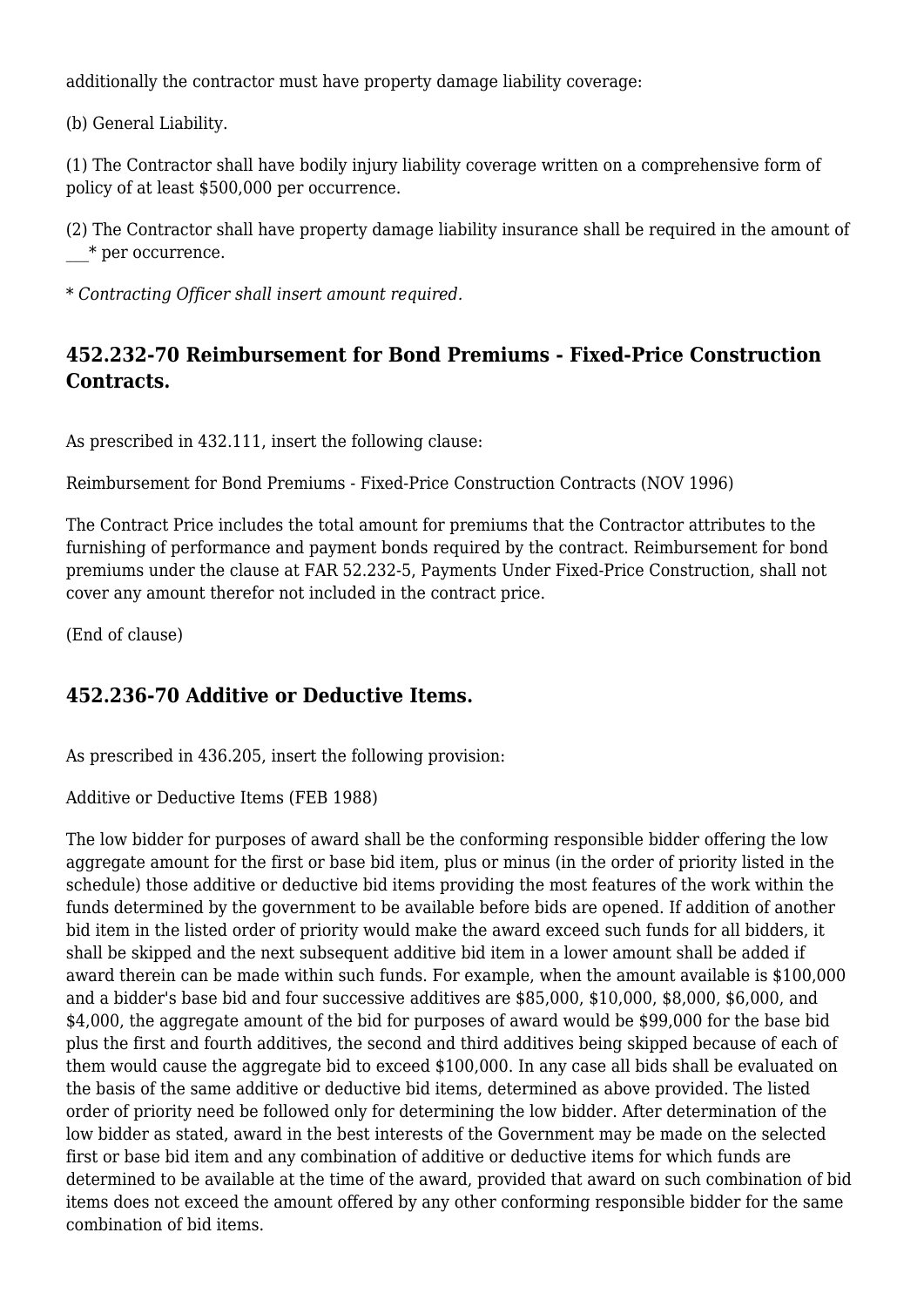# **452.236-71 Prohibition Against the Use of Lead-Based Paint.**

As prescribed in 436.571, insert the following clause:

Prohibition Against the Use of Lead-Based Paint (NOV 1996)

Neither the Contractor nor any subcontractor performing under this contract shall use paints containing more then 0.06 of 1 percent lead by weight (calculated as lead metal) in the total nonvolatile content of the paint, or the equivalent measure of lead in the dried film of paint already applied, or both.

(End of clause)

## **452.236-72 Use of Premises.**

As prescribed in 436.572, insert the following clause:

Use of Premises (NOV 1996)

(a) Before any camp, quarry, borrow pit, storage, detour, or bypass site, other than shown on the drawings, is opened or operated on USDA land or lands administered by the USDA, the Contractor shall obtain written permission from the Contracting Officer. A camp is interpreted to include a campsite or trailer parking area of any employee working on the project for the Contractor.

(b) Unless excepted elsewhere in the contract, the Contractor shall (i) provide and maintain sanitation facilities for the work force at the site and (ii) dispose of solid waste in accordance with applicable Federal, State and local regulations.

(End of clause)

## **452.236-73 Archaeological or Historic Sites.**

As prescribed in 436.573, insert the following clause:

Archaeological or Historic Sites (FEB 1988)

If a previously unidentified archaeological or historic site(s) is encountered, the Contractor shall discontinue work in the general area of the site(s) and notify the Contracting Officer immediately.

(End of clause)

## **452.236-74 Control of Erosion, Sedimentation, and Pollution.**

As prescribed in 436.574, insert the following clause: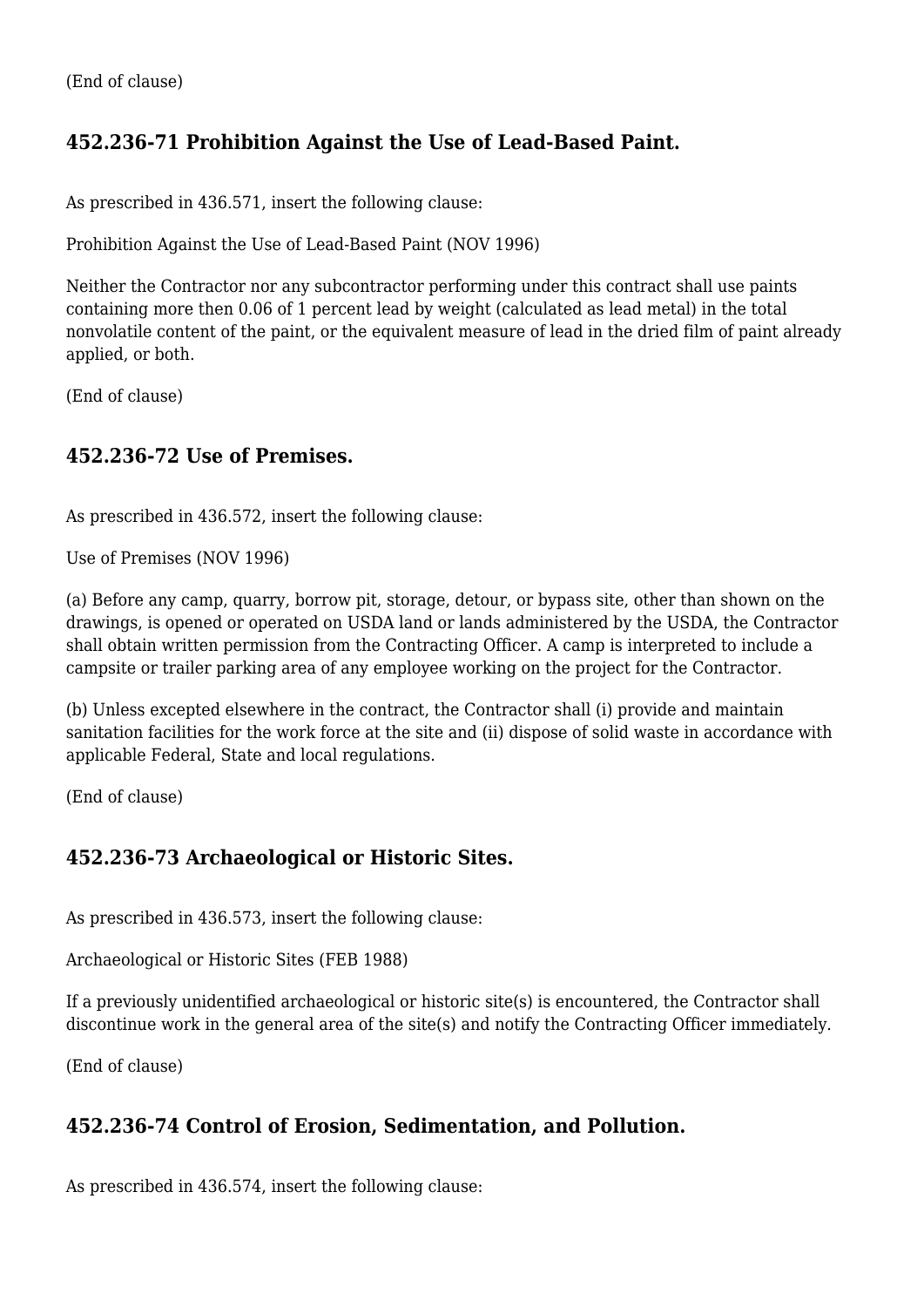Control of Erosion, Sedimentation, and Pollution (NOV 1996)

(a) Operations shall be scheduled and conducted to minimize erosion of soils and to prevent silting and muddying of streams, rivers, irrigation systems, and impoundments (lakes, reservoirs, etc.).

(b) Pollutants such as fuels, lubricants, bitumens, raw sewage, and other harmful materials shall not be discharged on the ground; into or nearby rivers, streams, or impoundments; or into natural or man-made channels. Wash water or waste from concrete or aggregate operations shall not be allowed to enter live streams prior to treatment by filtration, settling, or other means sufficient to reduce the sediment content to not more than that of the stream into which it is discharged.

(c) Mechanized equipment shall not be operated in flowing streams without written approval by the Contracting Officer.

(End of clause)

## **452.236-75 Maximum Workweek - Construction Schedule.**

As prescribed in 436.575, insert the following clause:

Maximum Workweek - Construction Schedule (NOV 1996)

Within calendar days after receipt of a written request from the Contracting Officer, the Contractor must submit the following in writing for approval:

(a) A schedule as required by FAR clause 52.236-15, Schedules for Construction Contracts, and

(b) The hours (including the daily starting and stopping times) and days of the week the Contractor proposes to carry out the work.

The maximum workweek that will be approved is  $*$ .

(End of clause)

\* *Contracting Officer shall insert appropriate number of days and hours and/or days.*

## **452.236-76 Samples and Certificates.**

As prescribed in 436.576, insert the following clause:

Samples and Certificates (FEB 1988)

When required by the specifications or the Contracting Officer, samples, certificates, and test data shall be submitted after award of the contract, prepaid, in time for proper action by the Contracting Officer or his/her designated representative. Certificates and test data shall be submitted in triplicate to show compliance with materials and construction specified in the contract performance requirements.

Samples shall be submitted in duplicate by the Contractor, except as otherwise specified, to show compliance with the contract requirements. Materials or equipment for which samples, certifications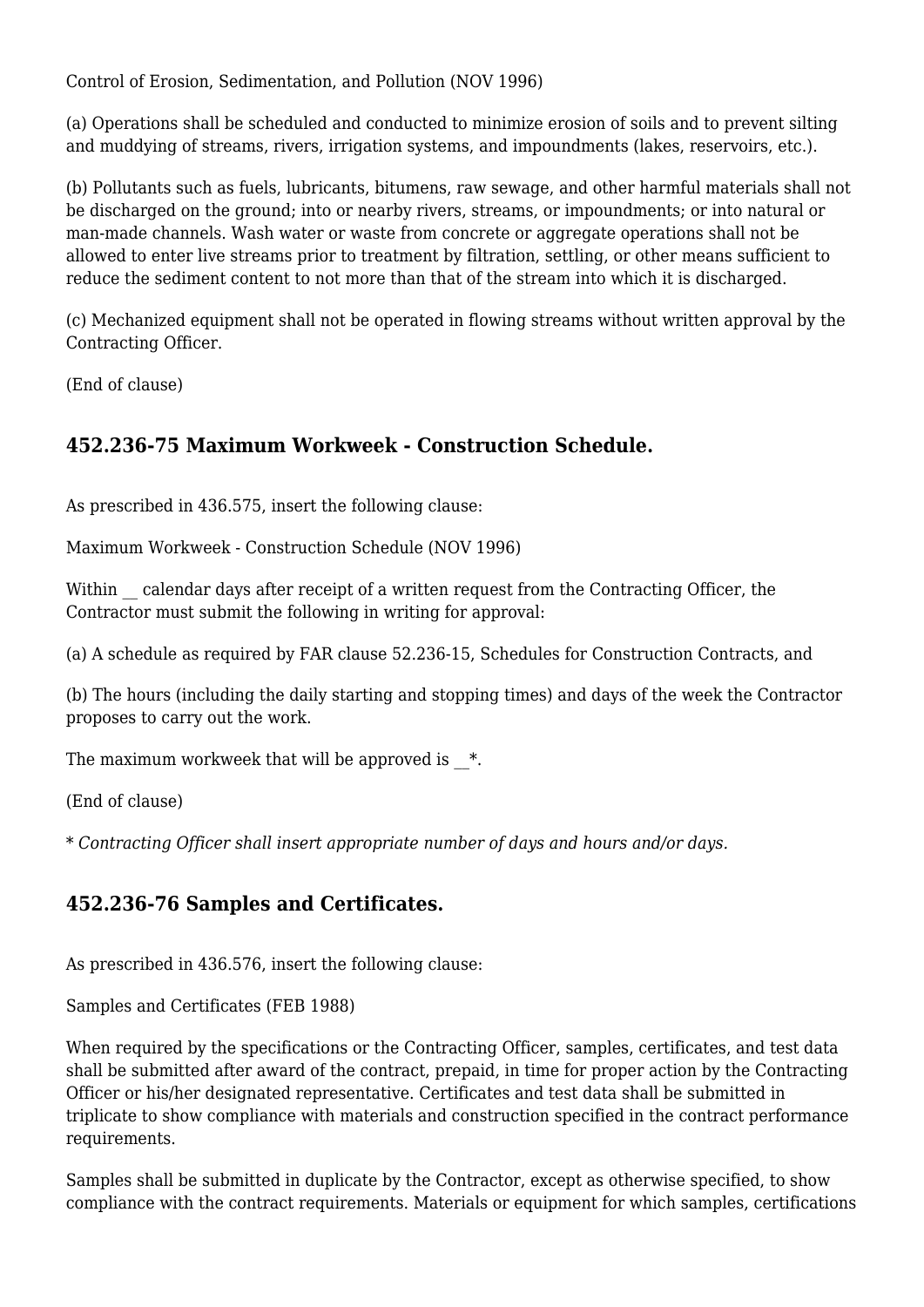or test data are required shall not be used in the work until approved in writing by the Contracting Officer.

(End of clause)

## **452.236-77 Emergency Response.**

As prescribed in 436.577, the following clause may be used in Forest Service construction contracts:

Emergency Response (NOV 1996)

(a) *Contractor's Responsibility for Fire Fighting.*

(1) The Contractor, under the provisions of FAR clause 52.236-9, Protection of Existing Vegetation, Structures, Equipment, Utilities, and Improvements, shall immediately extinguish all fires on the work site other than those fires in use as a part of the work.

(2) The Contractor may be held liable for all damages and for all costs incurred by the Government for labor, subsistence, equipment, supplies, and transportation deemed necessary to control or suppress a fire set or caused by the Contractor or the Contractor's agents or employees.

(b) *Contractor's Responsibility for Notification in Case of Fire.* The Contractor shall immediately notify the Government of any fires sighted on or in the vicinity of the work site.

(c) *Contractor's Responsibility for Responding to Emergencies.* When directed by the Contracting Officer, the Contractor shall allow the Government to temporarily use employees and equipment from the work site for emergency work (anticipated to be restricted to fire fighting). An equitable adjustment for the temporary use of employees and equipment will be made under the Changes clause, FAR 52.243-4.

(End of clause)

# **452.236-78 Fire Suppression and Liability.**

As prescribed in section 436.578, the following clause shall be inserted in Intergrated Resource Service Contracts (IRSC) awarded for the Forest Service.

#### Fire Suppression and Liability Clause

(a) *Contractor's Responsibility for Fire Fighting.* The Contractor, under the provisions of FAR clause at 52.236-9, *Protection of Existing Vegetation, Structures, Equipment, Utilities, and Improvements,* shall immediately extinguish all fires on the work site other than those fires in use as a part of the work. The Contractor may be held liable for all damages and for all costs incurred by the Government for labor, subsistence, equipment, supplies, and transportation deemed necessary to control or suppress a fire set or caused by the Contractor or the Contractor's agents or employees subject to the following fire classifications listed in subsection (b).

(b) *Fire Suppression Costs.* The Contractor's obligations for cost of fire suppression vary according to three classifications of fires as follows: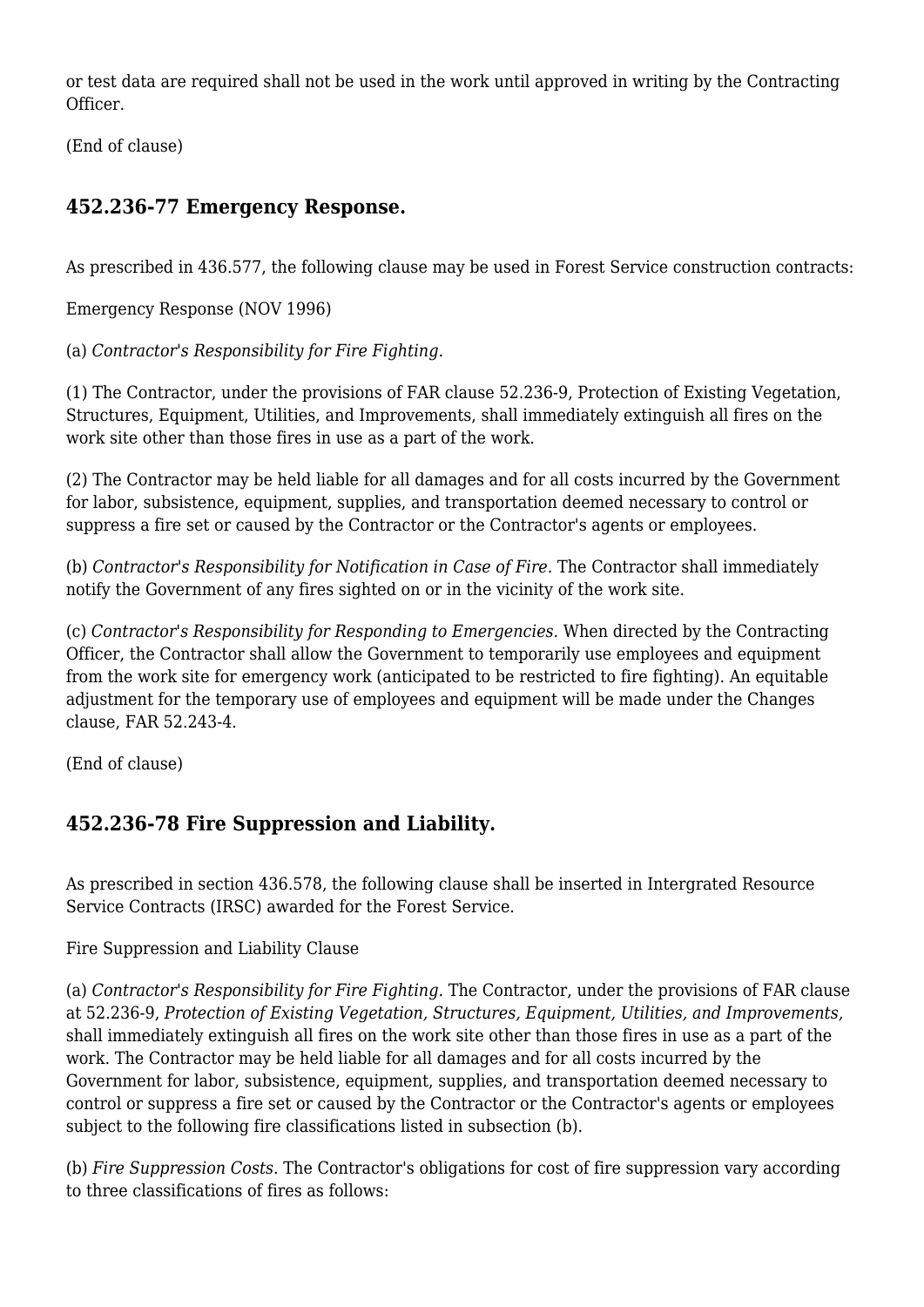(1) *Operations Fire.* An "operations fire" is a fire caused by the Contractor's operations other than a negligent fire. The Contractor agrees to reimburse Forest Service for such cost for each operations fire, subject to a maximum dollar amount of [*Contracting Officer insert amount*]. The cost of the Contractor's actions, supplies, and equipment on any such fire, or otherwise provided at the request of Forest Service, shall be credited toward such maximum. If the Contractor's actual cost exceeds contractor's obligation stated above, Forest Service shall reimburse the contractor for the excess.

(2) *Negligent Fire.* A "negligent fire" is a fire caused by the negligence or fault of the Contractor's operations including, but not limited to, one caused by smoking by persons engaged in the Contractor's operations during the course of their employment, or during rest or lunch periods; or if the Contractor's failure to comply with requirements under this contract results in a fire starting, or permits a fire to spread. Damages and the cost of suppressing negligent fires shall be borne by the Contractor.

(3) *Other Fires on Contract Area.* Forest Service shall pay the Contractor, at firefighting rates common in the area or at prior agreed rates, for equipment or personnel furnished by the Contractor at the request of Forest Service, on any fire on contract area other than an operations fire or a negligent fire.

(c) *Contractor's Responsibility for Notification in Case of Fire.* The Contractor shall immediately notify the Government of any fires sighted on or in the vicinity of the work site.

(d) *Contractor's Responsibility for Responding to Emergencies.* When directed by the Contracting Officer, the Contractor shall temporarily redirect employees and equipment from the work site for emergency work (anticipated to be restricted to firefighting). This is considered to be within the general scope of the contract. An equitable adjustment for any such redirection of employees and equipment will be made under the FAR clause at 52.243-4, Changes.

(e) *Performance by the Contractor.* Where the Contractor's employees, agents, contractors, subcontractors, or their employees or agents perform the Contractor's operations in connection with fire responsibilities, the Contractor's obligations shall be the same as if performance was by Contractor.

(f) *State Law.* The Contractor shall not be relieved by the terms of this contract of any liability to the United States for fire suppression costs recovered in an action based on State law, except for such costs resulting from operations fires. Amounts due to the Contractor for firefighting expenditures on operations fires shall not be withheld pending settlement of any such claim or action based on State law.

(End of Clause)

# **452.236-79 Opted Timber Sale Road Requirements.**

As prescribed in 436.579, insert the following clause:

Opted Timber Sale Road Requirements (NOV 1996)

This contract is for the construction of timber sale road(s) which a timber purchaser has opted to have the Government construct. The Government is obligated to make these roads available to the timber purchaser by  $*$ . Failure to make these roads available by this date could result in Government liability for delay to the timber purchaser for which the Contractor might become liable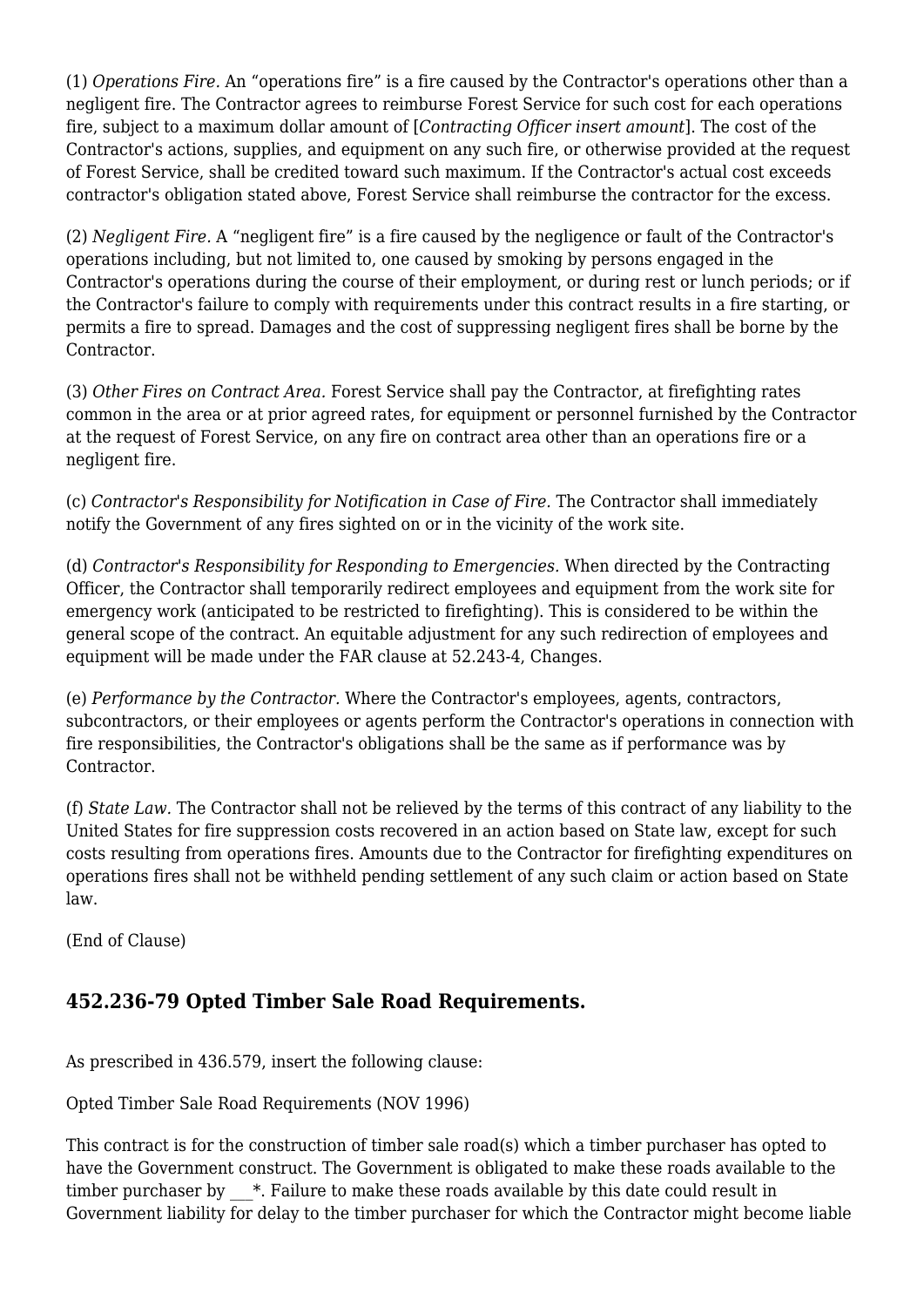should the Contractor fail to complete this contract within the specified and allowed contract time.

(End of clause)

\* *Contracting Officer shall insert appropriate date.*

## **452.236-80 Firms Ineligible for Award - Construction.**

As prescribed in 436.670, insert the following clause:

Firms Ineligible for Award - Construction (NOV 1996)

The firm(s) and its subsidiaries or affiliates signatory to this contract shall be ineligible for award of any construction contract resulting from the design work performed under this contract.

(End of clause)

## **452.237-70 Loss, Damage, Destruction or Repair.**

(a) As prescribed in 437.110(a), insert a clause substantially as follows:

Loss, Damage, Destruction or Repair (FEB 1988)

(a) For equipment furnished under this contract without operator, the Government will assume liability for any loss, damage or destruction of such equipment, not to exceed a total of  $\frac{1}{2}$  \* except that no reimbursement will be made for loss, damage or destruction due to

(1) ordinary wear or tear, (2) mechanical failure, or (3) the fault or negligence of the Contractor or the Contractor's agents or employees.

(b) For equipment furnished under this contract with operator, the Government shall not be liable for any loss, damage or destruction of such equipment, except for loss, damage or destruction resulting from the negligent or wrongful act(s) of Government employee(s) while acting within the scope of their employment.

(c) All repairs to equipment furnished under this contract shall be made by the Contractor and reimbursement, if any, shall be determined in accordance with (a) or (b) above. Repairs shall be made promptly and equipment returned to use within  $*$  the lieu of repairing equipment, the Contractor may furnish similar replacement equipment within the time specified. The Contractor may authorize the Government to make repairs upon the request of the Contracting Officer. In such case, the Contractor will be billed for labor and parts costs.

(End of clause)

\* *Contracting Officer shall insert amount available in current funds to cover potential liability.*

\*\* *Contracting Officer shall insert appropriate number of hours.*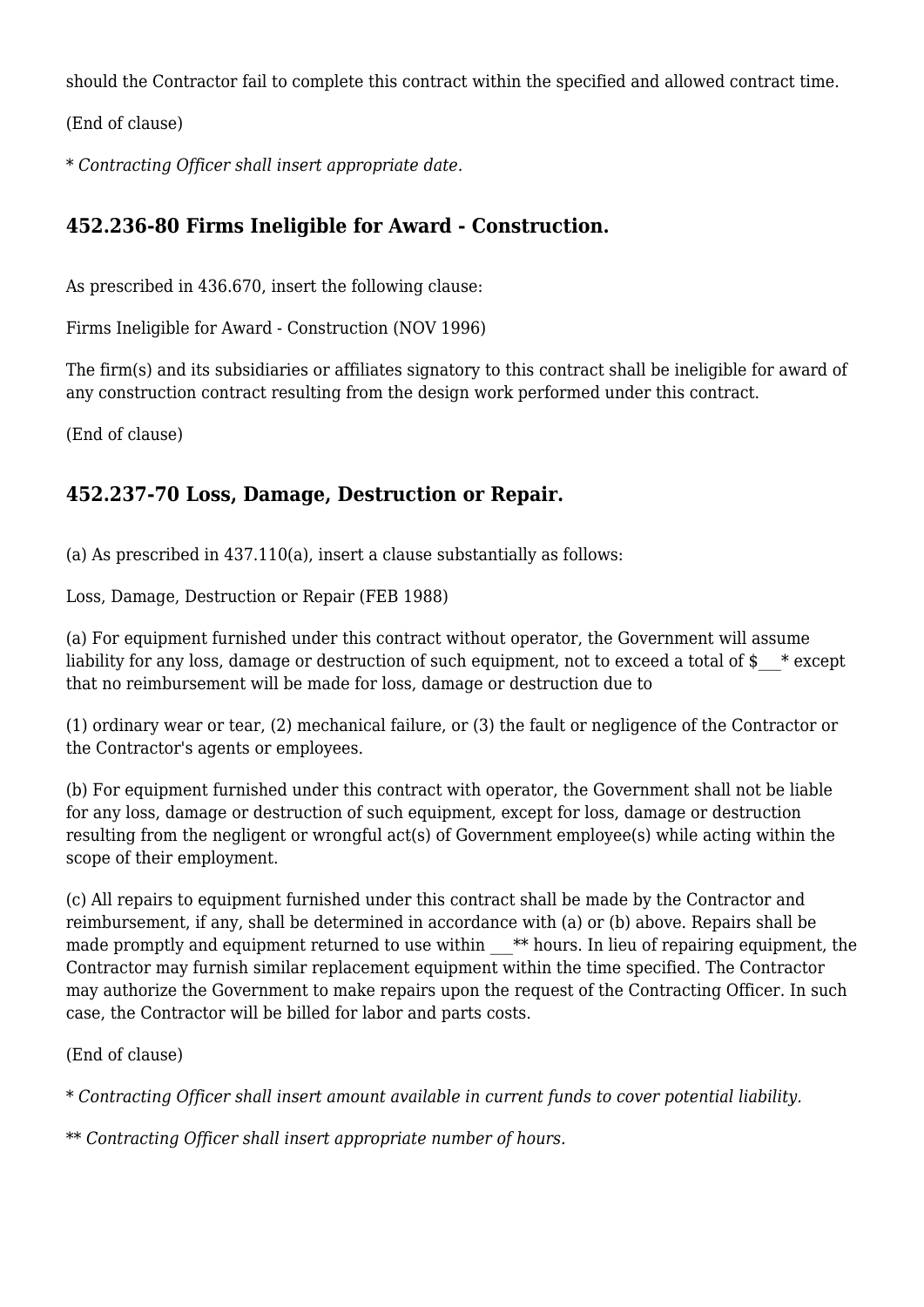# **452.237-71 Pre-Bid/Pre-Proposal Conference.**

As prescribed in 437.110(b), insert a provision substantially as follows:

Pre-Bid/Pre-Proposal Conference (FEB 1988)

(a) The Government is planning a pre-bid/pre-proposal conference, during which potential offerors may obtain a better understanding of the work required.

(b) Offerors are encouraged to submit all questions in writing at least five (5) days prior to the conference. Questions will be considered at any time prior to or during the conference; however, offerors will be asked to confirm verbal questions in writing. Subsequent to the conference, an amendment to the solicitation containing an abstract of the questions and answers, and a list of attendees, will be disseminated.

(c) In order to facilitate conference preparations, it is requested that the person named on the Standard Form 33 of this solicitation be contacted and advised of the number of persons who will attend.

(d) The Government assumes no responsibility for any expense incurred by an offeror prior to contract award.

(e) Offerors are cautioned that, notwithstanding any remarks or clarifications given at the conference, all terms and conditions of the solicitation remain unchanged unless they are changed by amendment to the solicitation. If the answers to conference questions, or any solicitation amendment, create ambiguities, it is the responsibility of the offeror to seek clarification prior to submitting an offer.

(f) The conference will be held:

Date:

Time:

Location:

(End of clause)

## **452.237-73 Equipment Inspection Visit.**

As prescribed in 437.110(c), insert the following provision:

Equipment Inspection Visit (FEB 1988)

Offerors are urged and expected to inspect the equipment on which maintenance or repairs are to be performed and to satisfy themselves regarding all conditions that may affect the cost of contract performance, to the extent that the information is reasonably obtainable. In no event shall failure to inspect the equipment constitute grounds for a claim after contract award.

Offerors are invited to inspect the  ${\_}^*$  at  ${\_}^*$  by telephoning  $\_$  \* on  $\_$  \* for an appointment.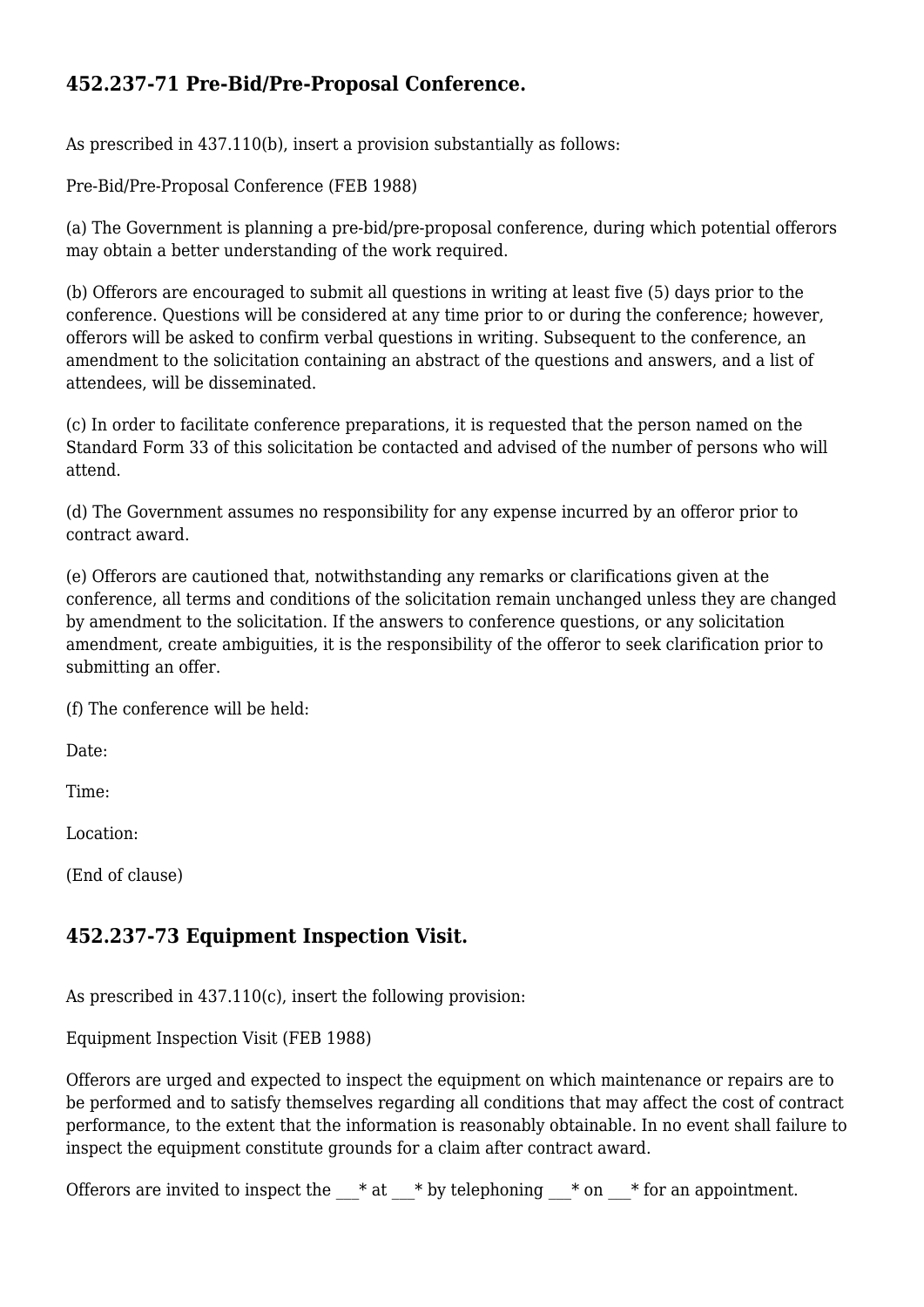(End of clause)

\* *Contracting Officer shall insert appropriate data.*

## **452.237-74 Key Personnel.**

As prescribed in 437.110(d), insert a clause substantially as follows:

Key Personnel (FEB 1988)

(a) The Contractor shall assign to this contract the following key personnel: \_\_\_\_\_

(b) During the first ninety (90) days of performance, the Contractor shall make no substitutions of key personnel unless the substitution is necessitated by illness, death, or termination of employment. The Contractor shall notify the Contracting Officer within 15 calendar days after the occurrence of any of these events and provide the information required by paragraph (c) below. After the initial 90 day period, the Contractor shall submit the information required by paragraph (c) to the Contracting Officer at least 15 days prior to making any permanent substitutions.

(c) The Contractor shall provide a detailed explanation of the circumstances necessitating the proposed substitutions, complete resumes for the proposed substitutes, and any additional information requested by the Contracting Officer. Proposed substitutes should have comparable qualifications to those of the persons being replaced. The Contracting Officer will notify the Contractor within 15 calendar days after receipt of all required information of the decision on substitutions. The contract will be modified to reflect any approved changes of key personnel.

(End of clause)

## **452.237-75 Restrictions Against Disclosure.**

As prescribed in 437.110(e), insert a clause substantially as follows:

Restrictions Against Disclosure (FEB 1988)

(a) The Contractor agrees, in the performance of this contract, to keep all information contained in source documents or other media furnished by the Government in the strictest confidence. The Contractor also agrees not to publish or otherwise divulge such information in whole or in part in any manner or form, or to authorize or permit others to do so, taking such reasonable measures as are necessary to restrict access to such information while in the Contractor's possession, to those employees needing such information to perform the work provided herein, *i.e.,* on a "need to know" basis. The Contractor agrees to immediately notify in writing, the Contracting Officer, named herein, in the event that the Contractor determines or has reason to suspect a breach of this requirement.

(b) The Contractor agrees not to disclose any information concerning the work under this contract to any persons or individual unless prior written approval is obtained from the Contracting Officer. The Contractor agrees to insert the substance of this clause in any consultant agreement or subcontract hereunder.

(End of clause)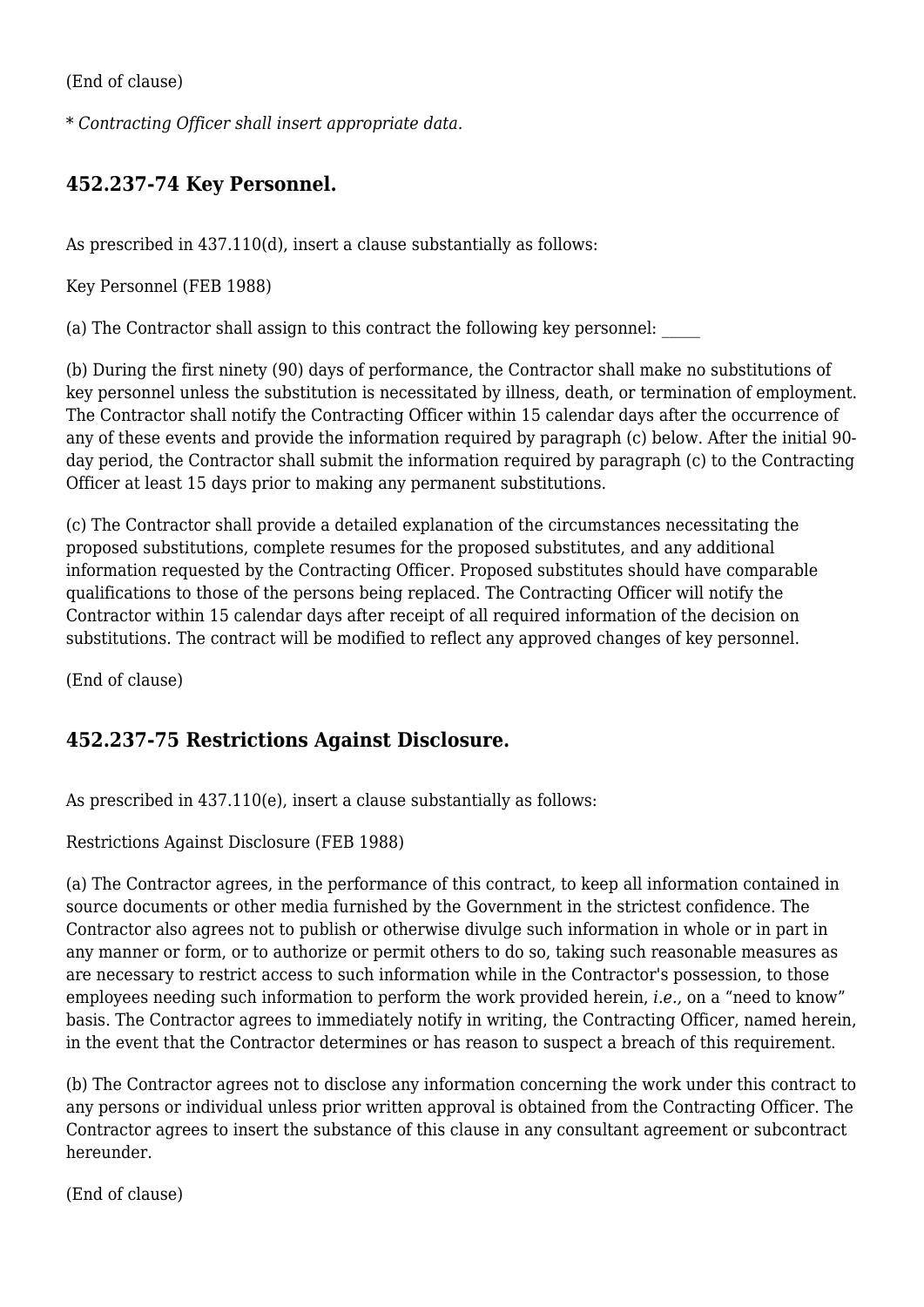## **452.237-76 Progress Reporting.**

As prescribed in 437.270(a), insert a clause substantially as follows:

Progress Reporting (FEB 1988)

The Contractor shall submit a progress report  $*$ , covering work accomplished during that period of the contract performance. The progress report shall be brief and factual and shall be prepared in accordance with the following format:

(a) A cover page containing:

(1) Contract number and title;

(2) Type of report, sequence number of report, and period of performance being reported;

- (3) Contractor's name and address;
- (4) Author(s); and
- (5) Date of report.

(b) Section I - An introduction covering the purpose and scope of the contract effort. This shall be limited to one paragraph in all but the first and final month's narrative.

(c) Section II - A description of overall progress plus a separate description of each task or other logical segment of work on which effort was expended during the report period. The description shall include pertinent data and/or graphs in sufficient detail to explain any significant results achieved.

(d) Section III - A description of current technical or substantive performance, and any problem(s) which may impede performance along with proposed corrective action.

(e) Section IV - A planning schedule shall be included with the first progress report for all assigned tasks required under the contract, along with the estimated starting and completion dates for each task. The planning schedule shall be updated and submitted with each subsequent technical progress report, including an explanation of any difference between actual progress and planned progress, why the differences have occurred, and - if behind planned progress - what corrective steps are planned.

(f) Section V - If applicable, financial information shall be submitted for each major task or line item cost.

Data shall include:

(1) The total estimated cost budgeted (fee excluded).

(2) The estimated cost expended during the current reporting period.

(3) Identification of direct labor hours of prime contractor and subcontractor(s) and/or consultant(s), if applicable.

(4) Total project to-date expenditures.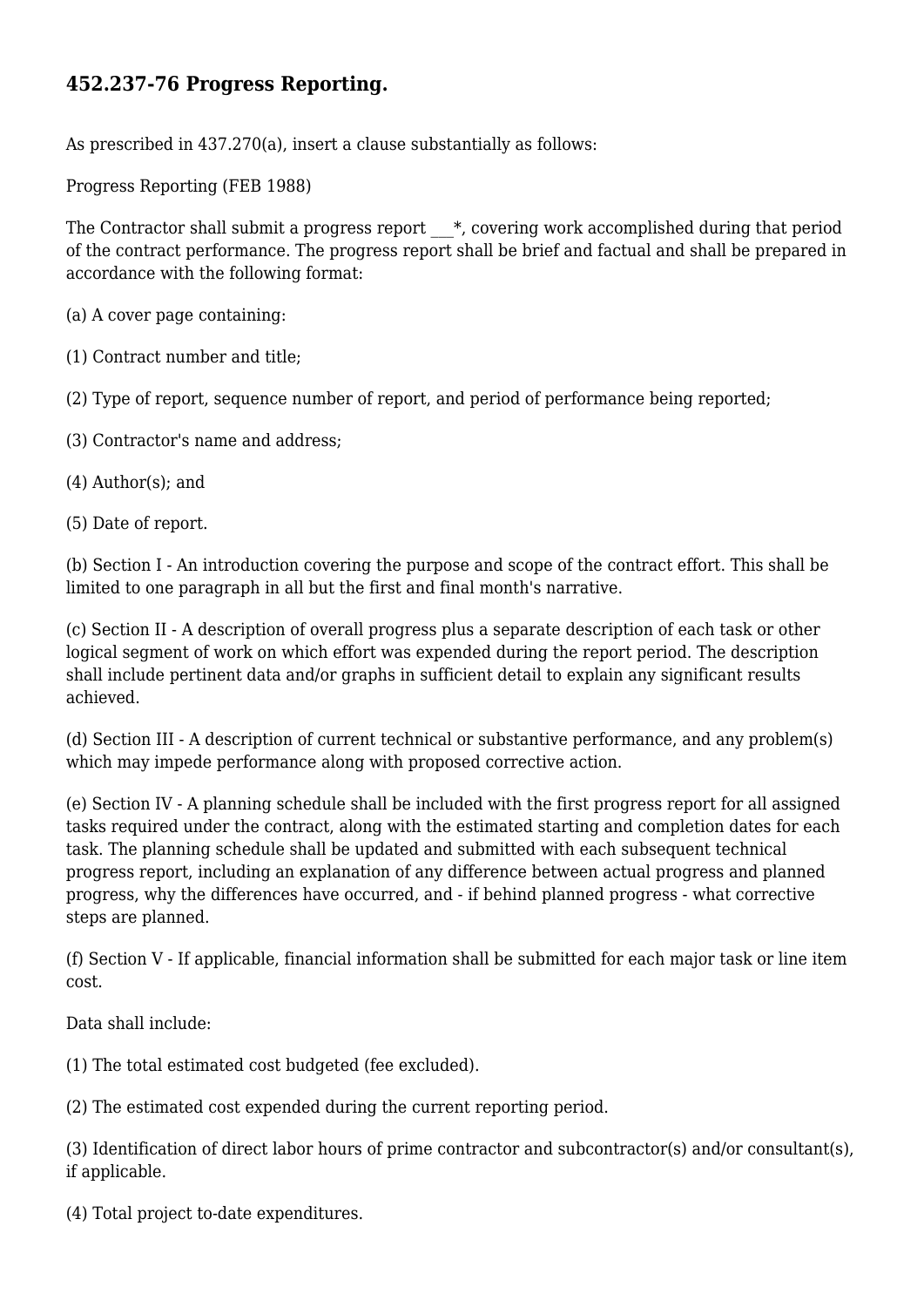(5) Total remaining funds.

(End of clause)

\* *Contracting Officer shall insert frequency of reporting requirement.*

## **452.237-78 Contracts with Consulting Firms for Services.**

As prescribed in 437.270(b), insert a clause substantially as follows:

Contracts with Consulting Firms for Services (FEB 1988)

Offerors are specifically cautioned that any firm(s) receiving a contract award to provide the services described herein will be prohibited from competing for or receiving a follow-on contract to perform  $.*$ 

(End of clause)

\* *Contracting Officer shall insert the appropriate information.*

## **452.246-70 Inspection and Acceptance.**

As prescribed in 446.370, insert the following clause:

Inspection and Acceptance (FEB 1988)

(a) The Contracting Officer or the Contracting Officer's duly authorized representative will inspect and accept the supplies and/or services to be provided under this contract.

(b) Inspection and acceptance will be performed at:  $.*$ 

(End of clause)

\* *Contracting Officer shall insert appropriate identifying data.*

*Alternate I* (FEB 1988). As prescribed in 446.370, substitute a paragraph (b) and add a paragraph  $(c):$ 

(b) Inspection will be performed at:  $.*$ 

(c) Acceptance will be performed at:  $.*$ 

(End of clause)

#### **452.247-70 Delivery Location.**

As prescribed in 447.302, insert a clause substantially as follows:

Delivery Location (FEB 1988)